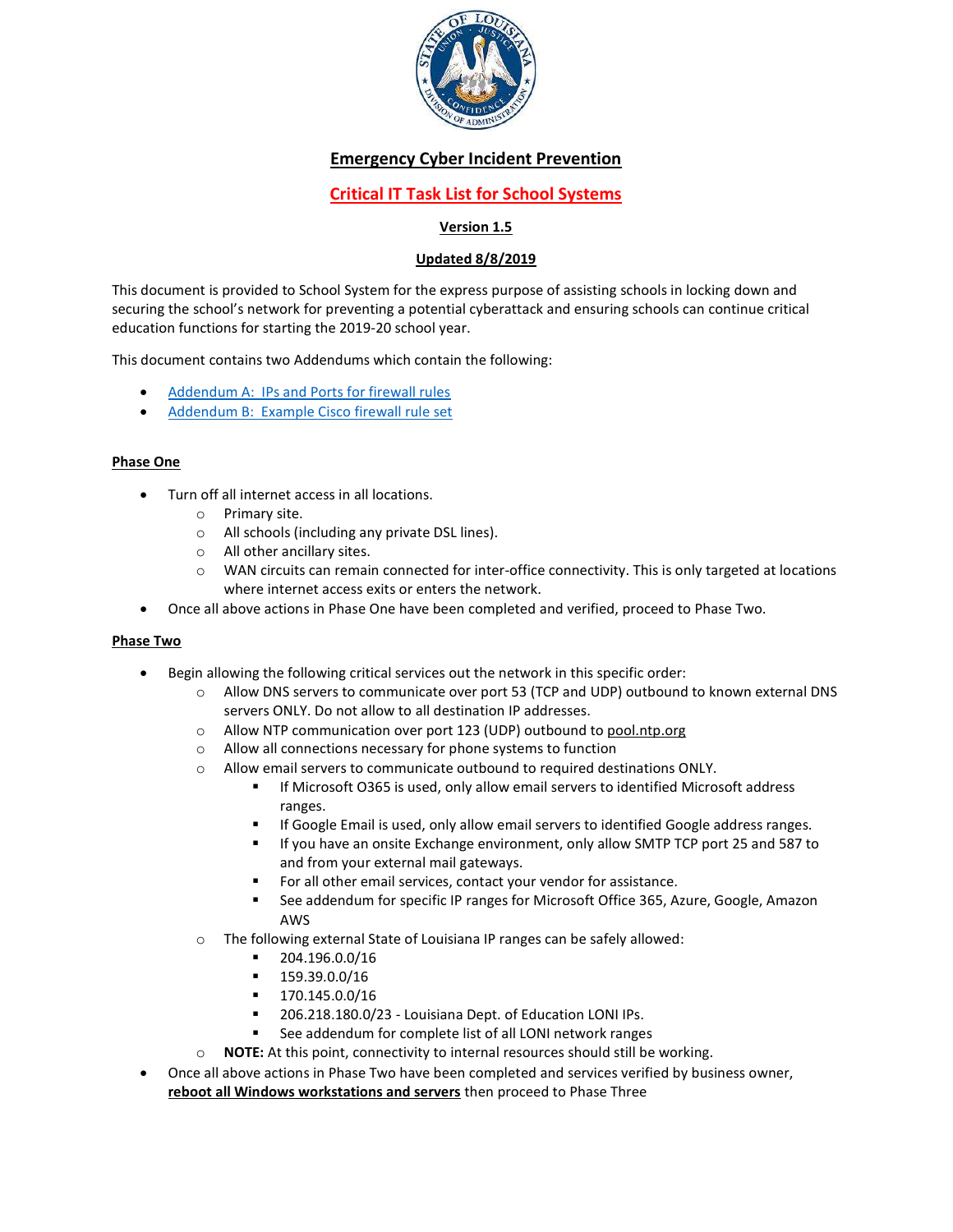## Phase Three

- Begin allowing the following business services out the network in this specific order:
	- $\circ$  Allow connections necessary for payroll, finance, and human capital management systems to function normally. This should only be allowed by explicit source IPs, destination IPs, and destination ports.
	- o Allow connections necessary for student systems (e.g. SIS, health, food service, transportation and safety systems) to function. This should only be allowed by explicit source IPs, destination IPs, and destination ports.
	- $\circ$  Allow connections necessary for state online testing systems to function. This should only be allowed by destination IPs, and destination ports. See addendum for DRC IPs.
	- o Once all above actions in Phase Three have been completed and verified, proceed to Phase Four.

#### Phase Four

- Allow connections necessary for other critical systems to function. This should only be allowed by explicit source IPs, destination IPs, and destination ports.
- No connections should be allowed to the internet over all ports (ex. Do not add 'any any allow' rules)
- Once all above actions in Phase Four have been completed and verified, proceed to Phase Five.

#### Phase Five

- Review the Preventive Measures document and implement where possible. Most importantly, ensure backups are stored in an offline / offsite location.
- Look for signs of infection. The Indicators of Compromise checklist is a good starting point
	- $\circ$  If signs of infection are found or suspected, contact your OEP director immediately.
- Once all above actions in Phase Five have been completed and verified, proceed to Phase Six.

#### Phase Six

- Review and update web content filter policies so that connections to uncategorized / unknown websites and websites using IP addresses instead of DNS names are blocked.
- Allow workstations to access the internet through the web content filter, over TCP ports 80 and 443 only. Do not allow any web traffic that did not pass through the web content filter first. Servers should not have internet access at all.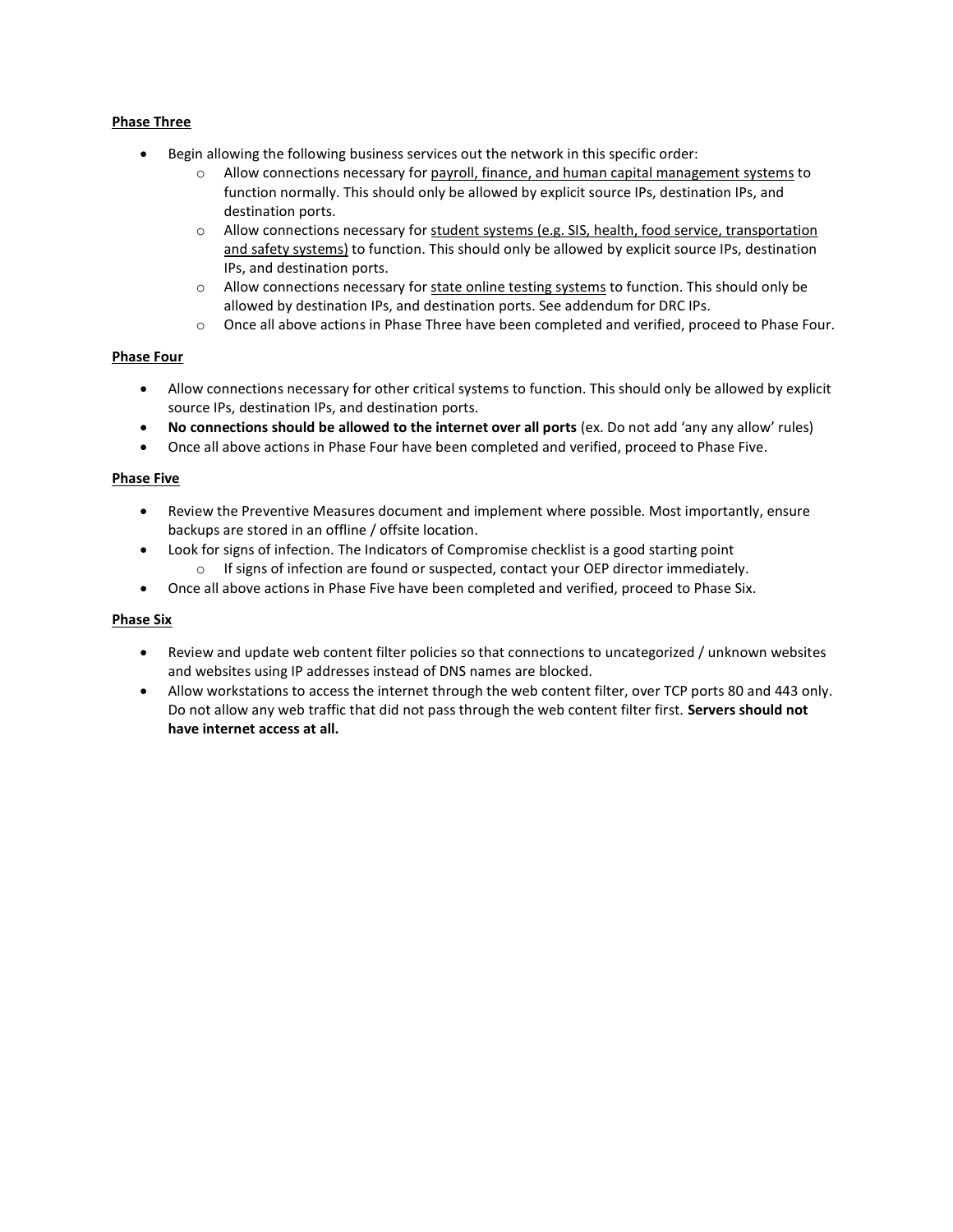### Addendum A: IPs and Ports

Included in this addendum are the various IPs, ports or other network and/or firewall details that schools may need to include within their firewall rules based on the services and software used in the school's environment.

## Additional K-12 sites:

| System                                  | URL                                 | <b>IP Address</b> |
|-----------------------------------------|-------------------------------------|-------------------|
| <b>Stanford History Education Group</b> | https://sheg.stanford.edu/          | 54.210.49.244     |
| <b>Library of Congress</b>              | https://www.loc.gov/                | 104.16.246.35     |
| <b>64 Parishes</b>                      | https://64parishes.org/             | 129.81.226.87     |
| <b>Digital History</b>                  | http://www.digitalhistory.uh.edu/   | 129.7.235.41      |
| <b>National Geographic</b>              | https://www.nationalgeographic.com/ | 35.170.156.131    |
| <b>EDSITEment</b>                       | https://edsitement.neh.gov/         | 23.21.228.79      |
| <b>C3 Teachers</b>                      | http://c3teachers.org/              | 67.20.76.133      |

| System                 | <b>URL</b>                                                    | <b>Public IP</b> |
|------------------------|---------------------------------------------------------------|------------------|
| <b>School Finder</b>   | https://louisianaschools.com/                                 | 35.192.220.54    |
| <b>Teach live</b>      | https://ldoe.force.com                                        | 13.108.232.239   |
| Hoonuit                |                                                               | 13.65.236.122    |
| <b>Escholar Portal</b> | https://louisianasecureid.escholar.com/uid/login.do           | 69.2.53.49       |
| Jotform                | https://www.jotform.com/                                      | 35.201.118.58    |
| livestream             | https://www.livestream.com/                                   | 151.101.2.29     |
| Youtube -              | https://www.youtube.com/user/LDEcomm                          | 64.233.182.91    |
| <b>LDEcomm</b>         |                                                               |                  |
| <b>NCCER</b>           | https://registry.nccer.org/                                   | 108.171.169.137  |
| credentialing          |                                                               |                  |
| materials              |                                                               |                  |
| <b>NCCER</b>           | https://www.nccer.org/                                        | 23.253.236.238   |
| credentialing          |                                                               |                  |
| materials              |                                                               |                  |
| <b>NCCER</b>           | https://testing.nccer.org/taoNccerDelivery/Login/testTakers   | 3.91.110.226     |
| credentialing          |                                                               |                  |
| materials              |                                                               |                  |
| <b>NCCER</b>           | https://is3.nccer.org/identity/login?signin=d5c4ee77262d44a61 | 108.171.169.137  |
| credentialing          | 8c28dace3218956                                               |                  |
| materials              |                                                               |                  |
| <b>CATE</b>            | https://www.cateportal.net/CATEv3/Index.aspx                  | 69.2.53.54       |

## \*\* The DOE websites below will be accessible if you added the State ranges listed Phase 2:

| System                    | <b>Public IP</b> | <b>Public IP Range</b>           |
|---------------------------|------------------|----------------------------------|
| Louisiana Believes        | 159.39.101.5     | 159.39.0.0/16 State of Louisiana |
| <b>Home Study Program</b> | 159.39.101.5     | 159.39.0.0/16 State of Louisiana |
| <b>Non Publics</b>        | 159.39.101.5     | 159.39.0.0/16 State of Louisiana |
| Scholarship online        | 159.39.101.5     | 159.39.0.0/16 State of Louisiana |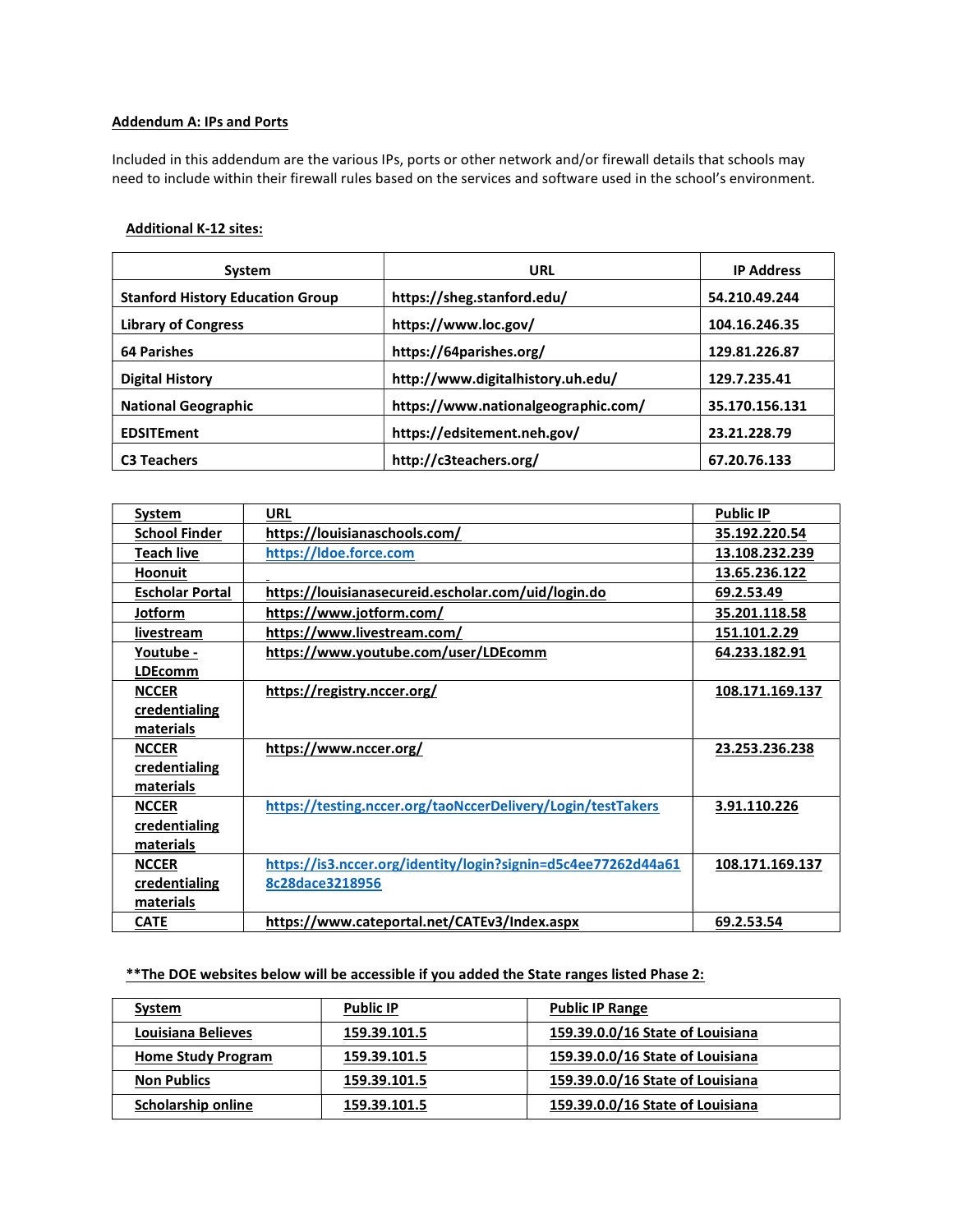| LA4                      | 159.39.101.5    | 159.39.0.0/16 State of Louisiana            |
|--------------------------|-----------------|---------------------------------------------|
| Principal/superintendent | 204.196.234.5   | 204.196.0.0/16 State of Louisiana Office of |
| portal                   |                 | <b>Technology Services</b>                  |
| <b>LEADS PTL</b>         | 206.218.181.60  | 206.218.180.0/23 Louisiana Dept. of         |
|                          |                 | <b>Education</b>                            |
| <b>SIS</b>               | 206.218.181.63  | 206.218.180.0/23 Louisiana Dept. of         |
|                          |                 | <b>Education</b>                            |
| <b>LEADS 5</b>           | 206.218.181.58  | 206.218.180.0/23 Louisiana Dept. of         |
|                          |                 | <b>Education</b>                            |
| <b>LEADS 13</b>          | 206.218.181.32  | 206.218.180.0/23 Louisiana Dept. of         |
|                          |                 | <b>Education</b>                            |
| <b>INSIGHT</b>           | 206.218.181.95  | 206.218.180.0/23 Louisiana Dept. of         |
|                          |                 | <b>Education</b>                            |
| eGMS                     | 206.218.181.35  | 206.218.180.0/23 Louisiana Dept. of         |
|                          |                 | <b>Education</b>                            |
| <b>PRS</b>               | 206.218.181.115 | 206.218.180.0/23 Louisiana Dept. of         |
|                          |                 | <b>Education</b>                            |
| TAS                      | 206.218.181.66  | 206.218.180.0/23 Louisiana Dept. of         |
|                          |                 | <b>Education</b>                            |
| <b>Teach LA</b>          | 206.218.181.76  | 206.218.180.0/23 Louisiana Dept. of         |
|                          |                 | <b>Education</b>                            |
| <b>OnBase</b>            | 206.218.181.78  | 206.218.180.0/23 Louisiana Dept. of         |
|                          |                 | <b>Education</b>                            |
| <b>Metastorm</b>         | 206.218.181.28  | 206.218.180.0/23 Louisiana Dept. of         |
|                          |                 | <b>Education</b>                            |
| <b>SER</b>               | 206.218.181.41  | 206.218.180.0/23 Louisiana Dept. of         |
|                          |                 | <b>Education</b>                            |
| <b>FNS</b>               | 206.218.181.105 | 206.218.180.0/23 Louisiana Dept. of         |
|                          |                 | <b>Education</b>                            |
| <b>FNS Reports</b>       | 206.218.181.79  | 206.218.180.0/23 Louisiana Dept. of         |
|                          |                 | <b>Education</b>                            |
| <b>BESE</b>              | 206.218.180.16  | 206.218.180.0/23 Louisiana Dept. of         |
|                          |                 | <b>Education</b>                            |
| <b>FTP</b>               | 206.218.181.104 | 206.218.180.0/23 Louisiana Dept. of         |
|                          |                 | <b>Education</b>                            |

## Microsoft O365: (see link)

https://docs.microsoft.com/en-us/office365/enterprise/urls-and-ip-addressranges?redirectSourcePath=%252fen-us%252farticle%252foffice-365-urls-and-ip-address-ranges-8548a211- 3fe7-47cb-abb1-355ea5aa88a2

## Amazon (AWS)

US East (Ohio) (us-east-2) 52.15.247.160/27 US East (N. Virginia) (us-east-1) 52.23.63.224/27 US West (Oregon) (us-west-2) 54.70.204.128/27

#### **Name IP Range**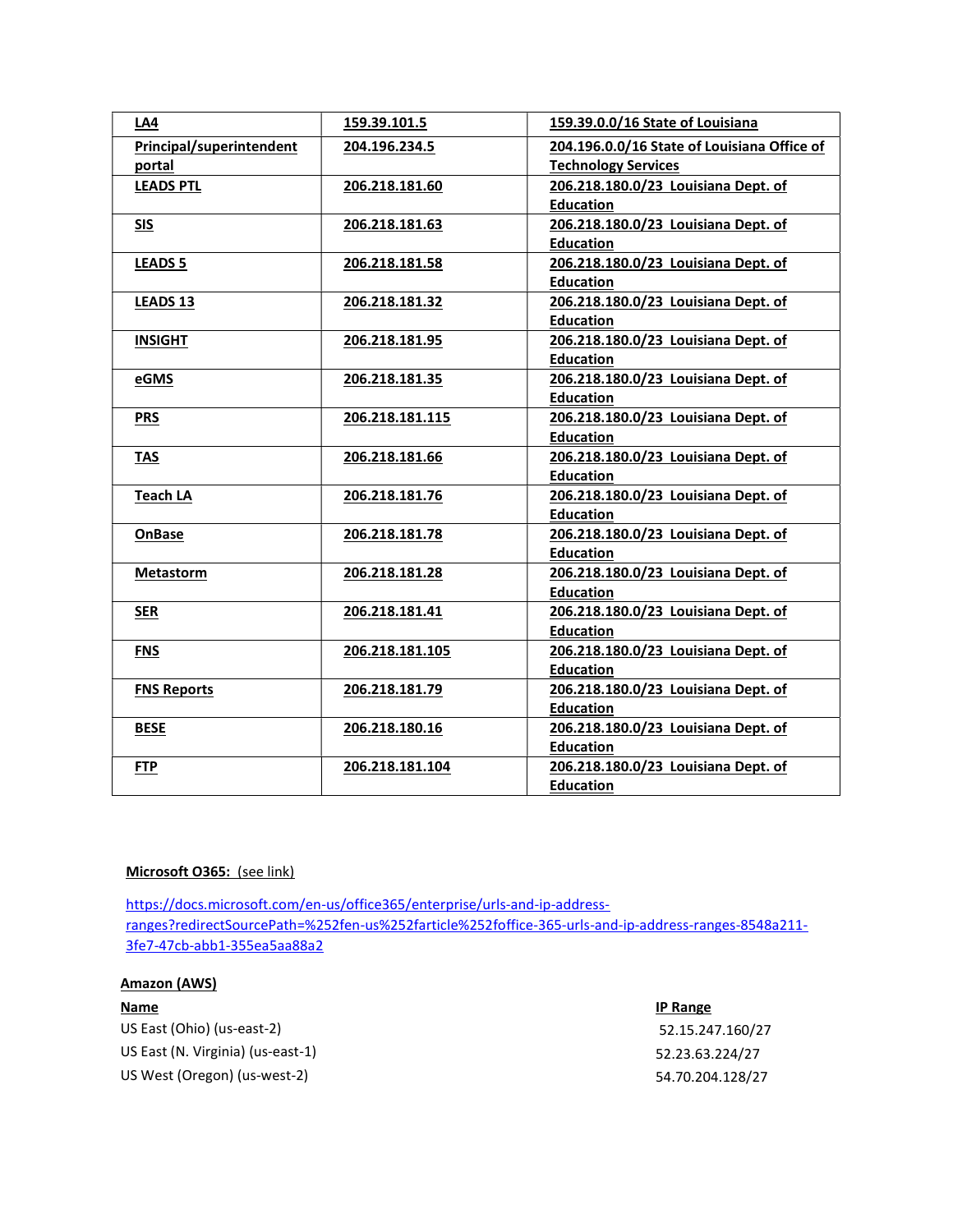DRC Testing Services - Sent via email to districts/schools. If you still need this information please email EdTech@la.gov

Heartlands Systems - Sent via email to districts/schools. If you still need this information please email EdTech@la.gov

#### Google GMAIL

## IP Range

35.190.247.0/24 64.233.160.0/19 66.102.0.0/20 66.249.80.0/20 72.14.192.0/18 74.125.0.0/16 108.177.8.0/21 173.194.0.0/16 209.85.128.0/17 216.58.192.0/19 216.239.32.0/19 172.217.0.0/19 172.217.32.0/20 172.217.128.0/19 172.217.160.0/20 172.217.192.0/19 108.177.96.0/19 35.191.0.0/16 130.211.0.0/22

#### Louisiana Optical Network Initiative (LONI)

| <b>IP Range</b>  | <b>Network</b>                                                         |
|------------------|------------------------------------------------------------------------|
| 104.141.0.0/16   | Louisiana Board of Regents/Louisiana Optical Network Initiative (LONI) |
| 104.141.1.0/24   | Louisiana Board of Regents/Louisiana Optical Network Initiative (LONI) |
| 104.141.2.0/24   | Louisiana Board of Regents/Louisiana Optical Network Initiative (LONI) |
| 104.141.248.0/24 | Louisiana Board of Regents/Louisiana Optical Network Initiative (LONI) |
| 104.141.4.0/24   | Louisiana Board of Regents/Louisiana Optical Network Initiative (LONI) |
| 198.135.204.0/24 | Southern University at New Orleans                                     |
| 198.136.130.0/24 | Southern University at Shreveport                                      |
| 198.137.167.0/24 | Louisiana State University at Eunice                                   |
| 198.176.252.0/24 | Louisiana Board of Regents                                             |
| 198.51.92.0/24   | Nicholls State University                                              |
| 198.62.176.0/24  | Louisiana State University at Alexandria                               |
| 198.62.89.0/24   | Pennington Biomedical Research Center                                  |
| 198.99.188.0/24  | Louisiana Universities Marine Consortium (LUMCON)                      |
|                  |                                                                        |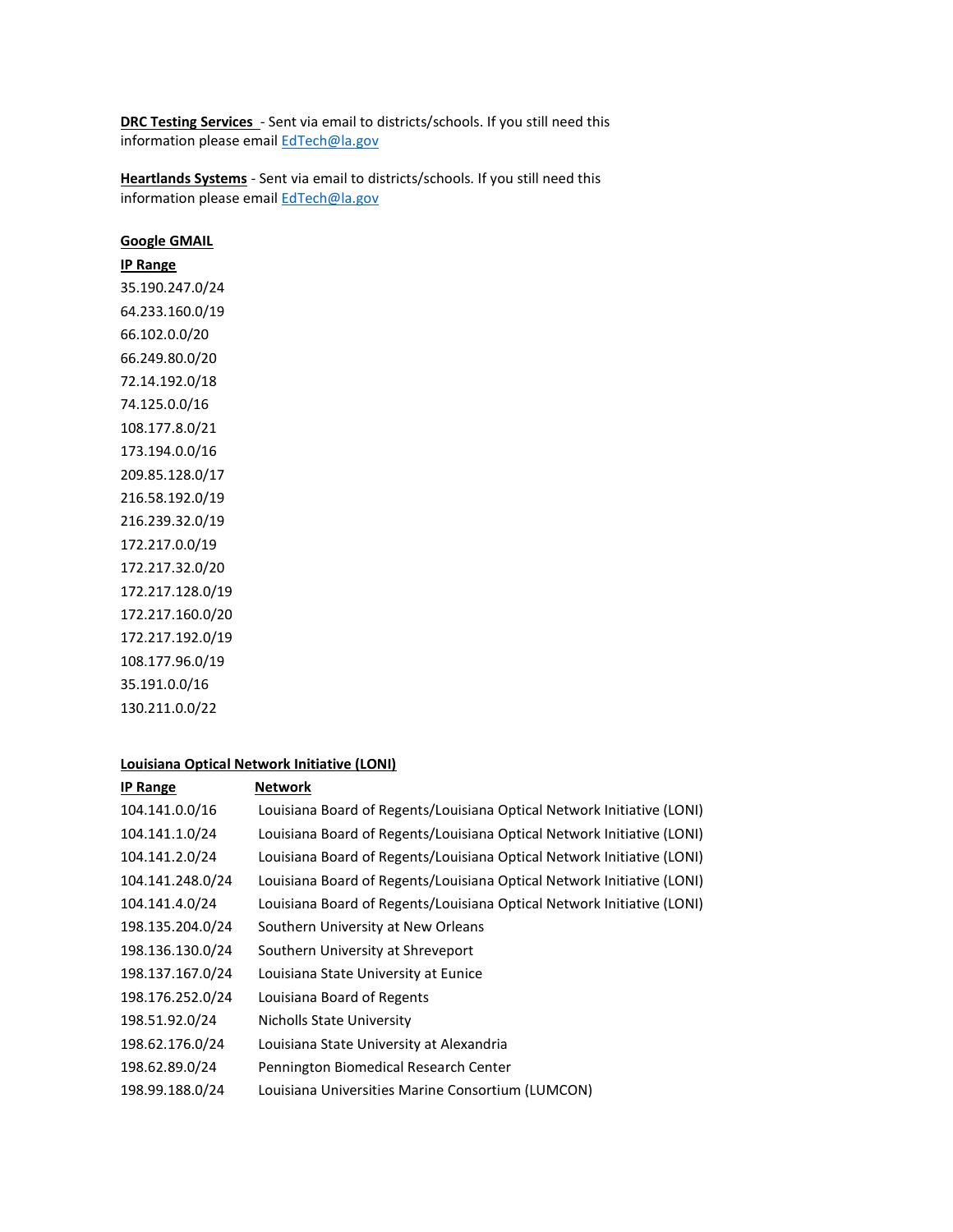| 204.130.214.0/24 | The Louisiana School for Math, Science, and the Arts                   |
|------------------|------------------------------------------------------------------------|
| 206.218.180.0/23 | Louisiana Dept. of Education                                           |
| 208.100.112.0/22 | Louisiana Board of Regents/Louisiana Optical Network Initiative (LONI) |
| 208.100.116.0/24 | Louisiana Board of Regents/Louisiana Optical Network Initiative (LONI) |
| 208.100.120.0/24 | Louisiana Board of Regents/Louisiana Optical Network Initiative (LONI) |
| 208.100.125.0/24 | Louisiana Board of Regents/Louisiana Optical Network Initiative (LONI) |
| 208.100.126.0/24 | Louisiana Board of Regents/Louisiana Optical Network Initiative (LONI) |
| 208.100.64.0/23  | Louisiana Board of Regents/Louisiana Optical Network Initiative (LONI) |
| 208.100.68.0/23  | Louisiana Board of Regents/Louisiana Optical Network Initiative (LONI) |
| 208.100.80.0/23  | Louisiana Board of Regents/Louisiana Optical Network Initiative (LONI) |
| 208.100.84.0/23  | Louisiana Board of Regents/Louisiana Optical Network Initiative (LONI) |
| 208.100.88.0/23  | Louisiana Board of Regents/Louisiana Optical Network Initiative (LONI) |
| 208.100.92.0/22  | Louisiana Board of Regents/Louisiana Optical Network Initiative (LONI) |
| 76.165.0.0/16    | Louisiana Board of Regents/Louisiana Optical Network Initiative (LONI) |
| 76.165.0.0/24    | Louisiana Board of Regents/Louisiana Optical Network Initiative (LONI) |
| 76.165.14.0/24   | Louisiana Board of Regents/Louisiana Optical Network Initiative (LONI) |
| 76.165.15.0/24   | Louisiana Board of Regents/Louisiana Optical Network Initiative (LONI) |
| 76.165.16.0/24   | Louisiana Board of Regents/Louisiana Optical Network Initiative (LONI) |
| 76.165.192.0/24  | Louisiana Board of Regents/Louisiana Optical Network Initiative (LONI) |
| 76.165.194.0/24  | Louisiana Board of Regents/Louisiana Optical Network Initiative (LONI) |
| 76.165.195.0/24  | Louisiana Board of Regents/Louisiana Optical Network Initiative (LONI) |
| 76.165.196.0/22  | Louisiana Board of Regents/Louisiana Optical Network Initiative (LONI) |
| 76.165.200.0/24  | Louisiana Board of Regents/Louisiana Optical Network Initiative (LONI) |
| 76.165.205.0/24  | Louisiana Board of Regents/Louisiana Optical Network Initiative (LONI) |
| 76.165.208.0/24  | Louisiana Board of Regents/Louisiana Optical Network Initiative (LONI) |
| 76.165.210.0/24  | Louisiana Delta Community College                                      |
| 76.165.211.0/24  | Louisiana Board of Regents/Louisiana Optical Network Initiative (LONI) |
| 76.165.212.0/24  | Louisiana Board of Regents/Louisiana Optical Network Initiative (LONI) |
| 76.165.214.0/24  | Louisiana State University at Eunice                                   |
| 76.165.216.0/23  | Louisiana Board of Regents/Louisiana Optical Network Initiative (LONI) |
| 76.165.23.0/24   | Louisiana Board of Regents/Louisiana Optical Network Initiative (LONI) |
| 76.165.4.0/24    | Louisiana Board of Regents/Louisiana Optical Network Initiative (LONI) |
| 76.165.6.0/24    | Louisiana Board of Regents/Louisiana Optical Network Initiative (LONI) |
| 76.165.80.0/20   | Louisiana Board of Regents/Louisiana Optical Network Initiative (LONI) |
| 76.165.96.0/20   | Louisiana Board of Regents/Louisiana Optical Network Initiative (LONI) |
| 76.165.97.0/24   | Louisiana Board of Regents/Louisiana Optical Network Initiative (LONI) |
| 76.165.98.0/24   | Louisiana Board of Regents/Louisiana Optical Network Initiative (LONI) |

# Microsoft Azure

| Name          | <b>IP Range</b> |
|---------------|-----------------|
| uscentraleuap | 13.67.153.16/28 |
| uscentraleuap | 13.67.154.0/24  |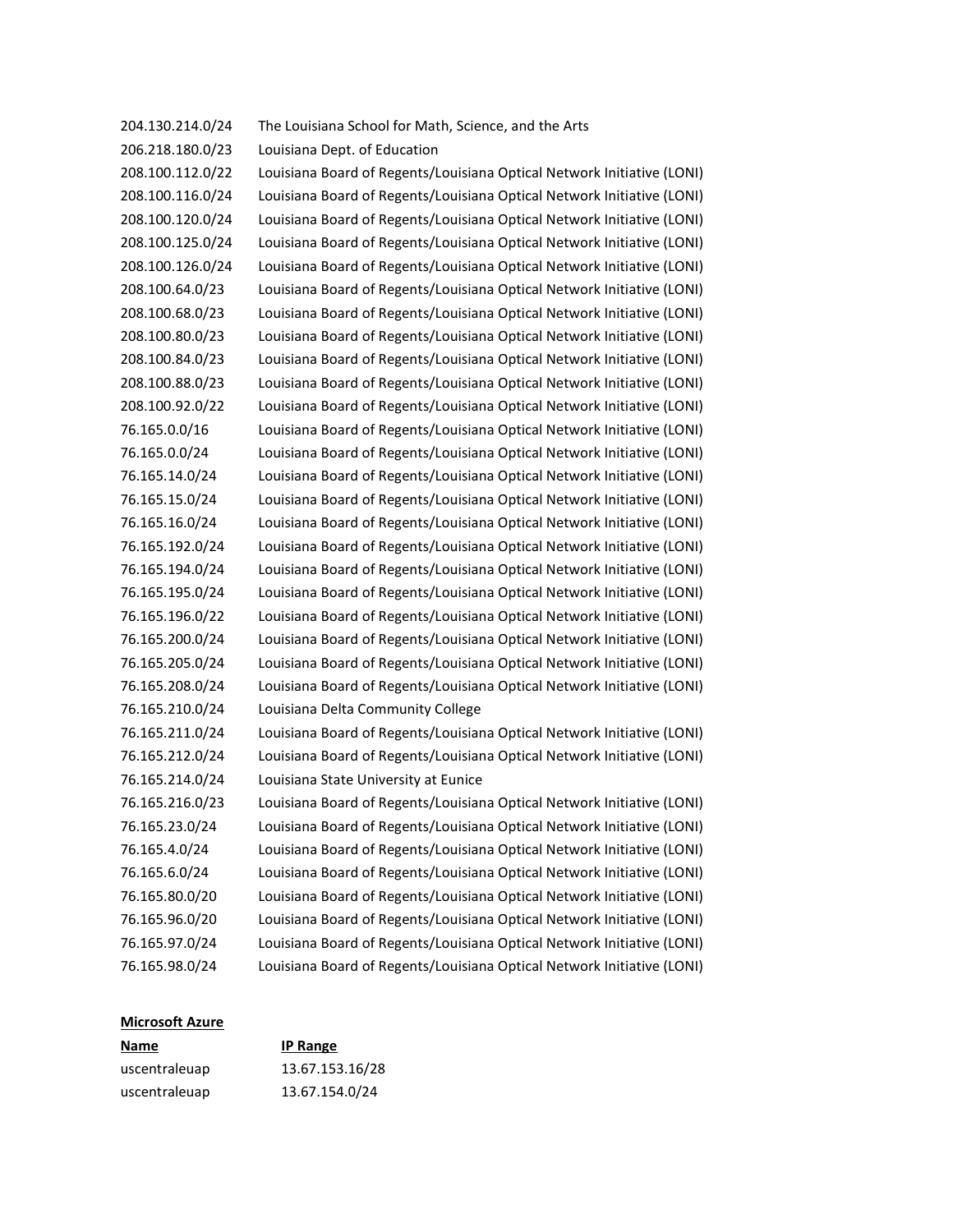| uscentraleuap | 20.45.192.0/18    |
|---------------|-------------------|
| uscentraleuap | 20.46.0.0/19      |
| uscentraleuap | 20.47.105.0/24    |
| uscentraleuap | 20.150.23.0/24    |
| uscentraleuap | 20.190.138.128/25 |
| uscentraleuap | 40.66.120.0/21    |
| uscentraleuap | 40.78.200.0/21    |
| uscentraleuap | 40.78.208.16/28   |
| uscentraleuap | 40.79.232.0/21    |
| uscentraleuap | 40.82.0.0/22      |
| uscentraleuap | 40.83.24.96/27    |
| uscentraleuap | 40.87.183.50/31   |
| uscentraleuap | 40.89.32.0/19     |
| uscentraleuap | 40.90.132.80/28   |
| uscentraleuap | 40.90.142.32/27   |
| uscentraleuap | 40.90.149.0/27    |
| uscentraleuap | 40.122.0.0/20     |
| uscentraleuap | 40.126.10.128/25  |
| uscentraleuap | 52.109.140.0/22   |
| uscentraleuap | 52.141.224.0/20   |
| uscentraleuap | 52.143.198.0/24   |
| uscentraleuap | 52.158.176.0/20   |
| uscentraleuap | 52.165.104.128/26 |
| uscentraleuap | 52.176.225.0/24   |
| uscentraleuap | 52.176.232.0/21   |
| uscentraleuap | 52.176.240.0/20   |
| uscentraleuap | 52.180.160.0/20   |
| uscentraleuap | 52.180.176.0/21   |
| uscentraleuap | 52.185.56.112/28  |
| uscentraleuap | 52.185.112.64/27  |
| uscentraleuap | 52.239.177.0/27   |
| uscentraleuap | 52.239.238.0/24   |
| uscentraleuap | 52.245.69.0/27    |
| uscentraleuap | 52.253.156.0/22   |
| uscentraleuap | 52.253.232.0/21   |
| uscentraleuap | 104.208.48.0/20   |
| uscentraleuap | 168.61.136.0/21   |
| uscentral     | 13.67.128.0/20    |
| uscentral     | 13.67.144.0/21    |
| uscentral     | 13.67.152.0/24    |
| uscentral     | 13.67.153.0/28    |
| uscentral     | 13.67.153.32/27   |
| uscentral     | 13.67.153.64/26   |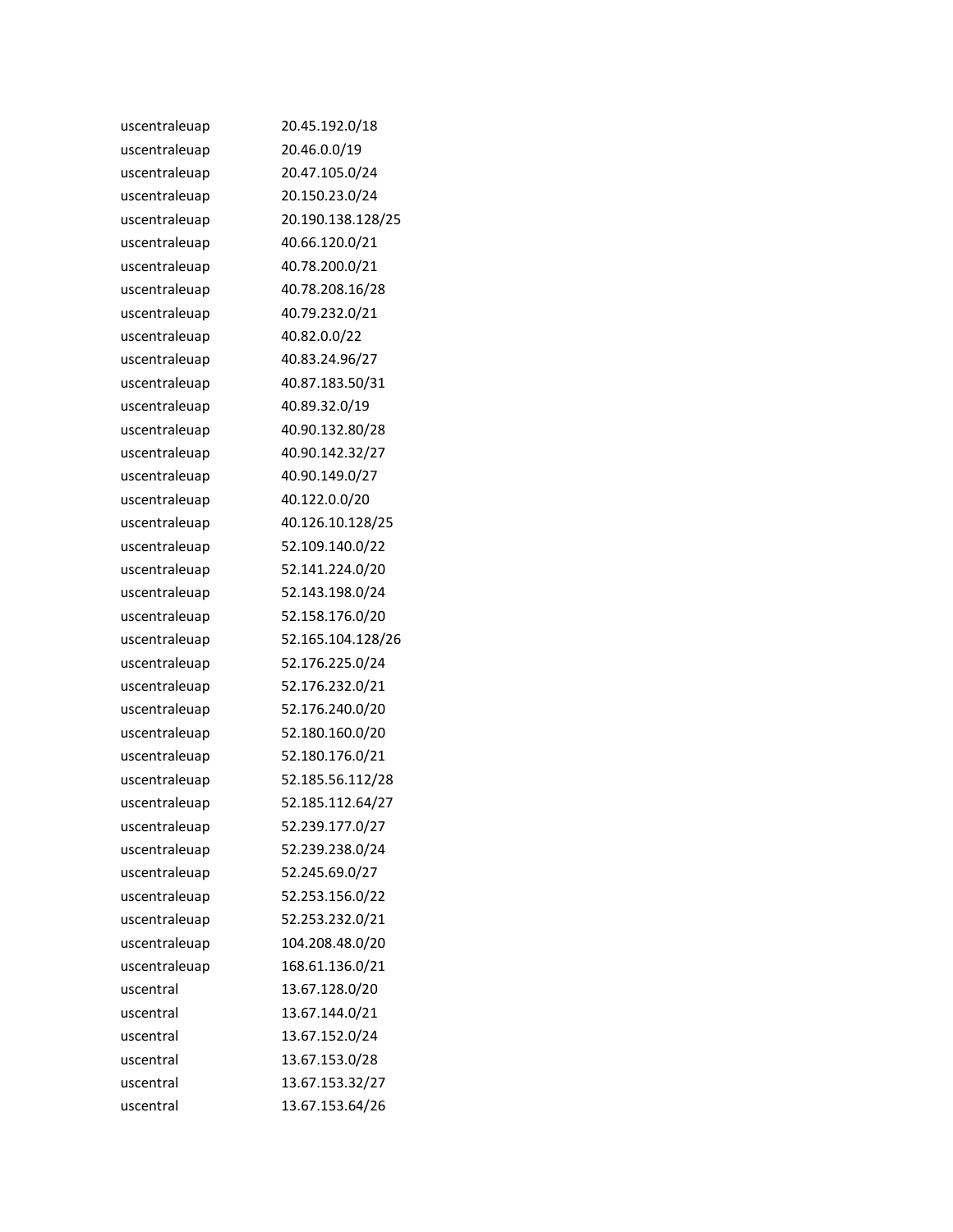| uscentral | 13.67.153.128/25  |
|-----------|-------------------|
| uscentral | 13.67.155.0/24    |
| uscentral | 13.67.156.0/22    |
| uscentral | 13.67.160.0/19    |
| uscentral | 13.67.192.0/18    |
| uscentral | 13.86.0.0/17      |
| uscentral | 13.89.0.0/16      |
| uscentral | 13.104.147.128/25 |
| uscentral | 20.37.128.0/18    |
| uscentral | 20.38.96.0/23     |
| uscentral | 20.38.122.0/23    |
| uscentral | 20.40.192.0/18    |
| uscentral | 20.44.8.0/21      |
| uscentral | 20.46.224.0/19    |
| uscentral | 20.184.64.0/18    |
| uscentral | 20.186.192.0/18   |
| uscentral | 20.190.134.0/24   |
| uscentral | 23.99.128.0/17    |
| uscentral | 23.100.80.0/21    |
| uscentral | 23.100.240.0/20   |
| uscentral | 23.101.112.0/20   |
| uscentral | 23.102.202.0/24   |
| uscentral | 40.67.160.0/19    |
| uscentral | 40.69.128.0/18    |
| uscentral | 40.77.0.0/17      |
| uscentral | 40.77.161.64/26   |
| uscentral | 40.77.166.192/26  |
| uscentral | 40.77.175.192/27  |
| uscentral | 40.77.175.240/28  |
| uscentral | 40.77.182.16/28   |
| uscentral | 40.77.182.192/26  |
| uscentral | 40.77.184.128/25  |
| uscentral | 40.77.197.0/24    |
| uscentral | 40.77.255.128/26  |
| uscentral | 40.78.128.0/18    |
| uscentral | 40.78.221.0/24    |
| uscentral | 40.82.16.0/22     |
| uscentral | 40.82.96.0/22     |
| uscentral | 40.83.0.0/20      |
| uscentral | 40.83.16.0/21     |
| uscentral | 40.83.24.0/26     |
| uscentral | 40.83.24.64/27    |
| uscentral | 40.83.24.128/25   |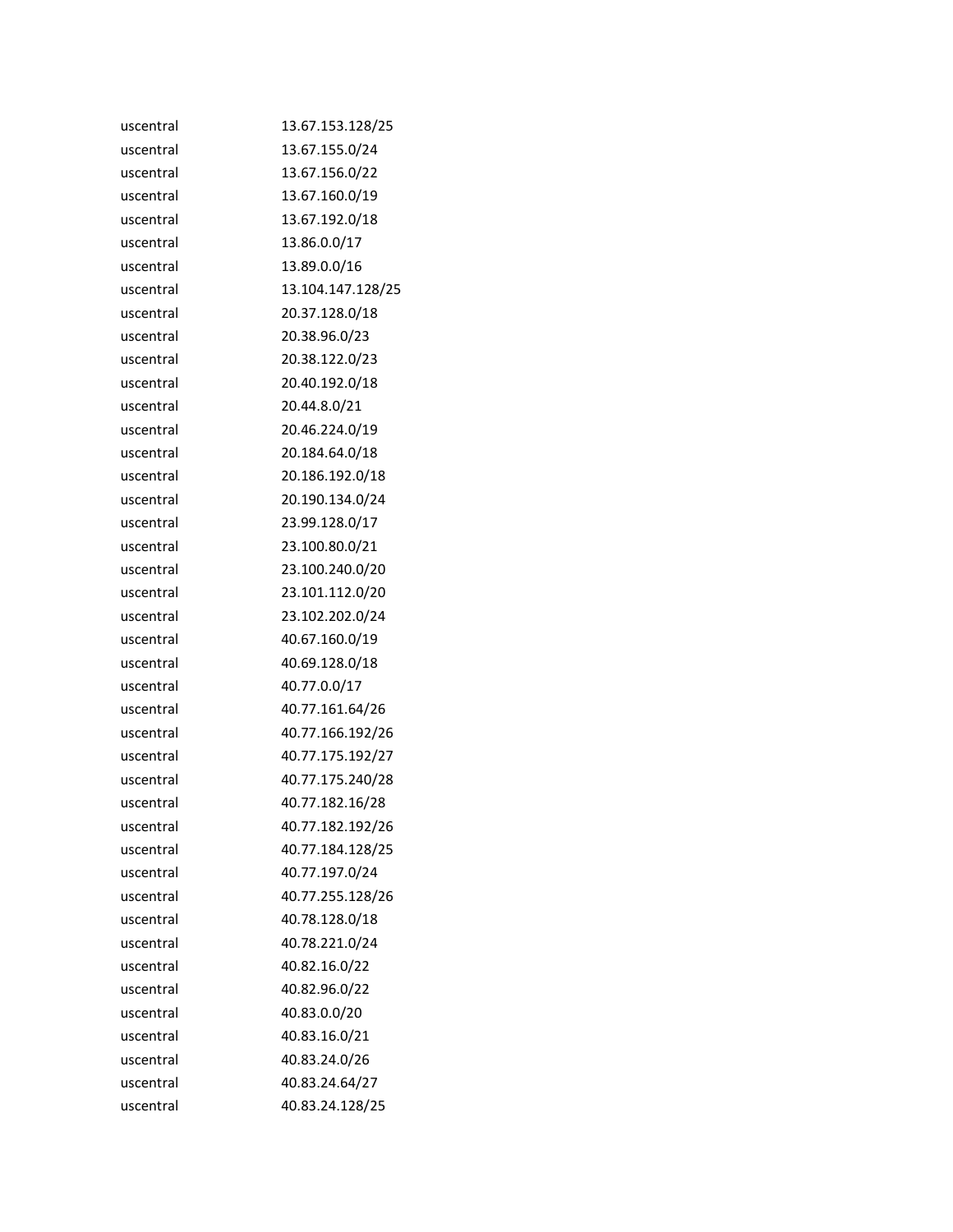| uscentral | 40.83.25.0/24    |
|-----------|------------------|
| uscentral | 40.83.26.0/23    |
| uscentral | 40.83.28.0/22    |
| uscentral | 40.83.32.0/19    |
| uscentral | 40.86.0.0/17     |
| uscentral | 40.87.182.0/24   |
| uscentral | 40.87.183.0/27   |
| uscentral | 40.87.183.32/28  |
| uscentral | 40.87.183.48/31  |
| uscentral | 40.87.183.64/28  |
| uscentral | 40.89.224.0/19   |
| uscentral | 40.90.16.0/27    |
| uscentral | 40.90.21.128/25  |
| uscentral | 40.90.22.0/25    |
| uscentral | 40.90.26.128/25  |
| uscentral | 40.90.128.16/28  |
| uscentral | 40.90.129.224/27 |
| uscentral | 40.90.130.64/28  |
| uscentral | 40.90.132.192/26 |
| uscentral | 40.90.137.224/27 |
| uscentral | 40.90.140.96/27  |
| uscentral | 40.90.140.224/27 |
| uscentral | 40.90.141.0/27   |
| uscentral | 40.90.142.128/27 |
| uscentral | 40.90.142.240/28 |
| uscentral | 40.90.144.0/27   |
| uscentral | 40.90.144.128/26 |
| uscentral | 40.90.148.176/28 |
| uscentral | 40.90.149.96/27  |
| uscentral | 40.90.151.144/28 |
| uscentral | 40.90.151.160/27 |
| uscentral | 40.90.154.64/26  |
| uscentral | 40.90.156.192/26 |
| uscentral | 40.90.158.64/26  |
| uscentral | 40.113.192.0/18  |
| uscentral | 40.122.16.0/20   |
| uscentral | 40.122.32.0/19   |
| uscentral | 40.122.64.0/18   |
| uscentral | 40.122.128.0/17  |
| uscentral | 40.126.6.0/24    |
| uscentral | 52.108.208.0/21  |
| uscentral | 52.109.8.0/22    |
| uscentral | 52.114.128.0/22  |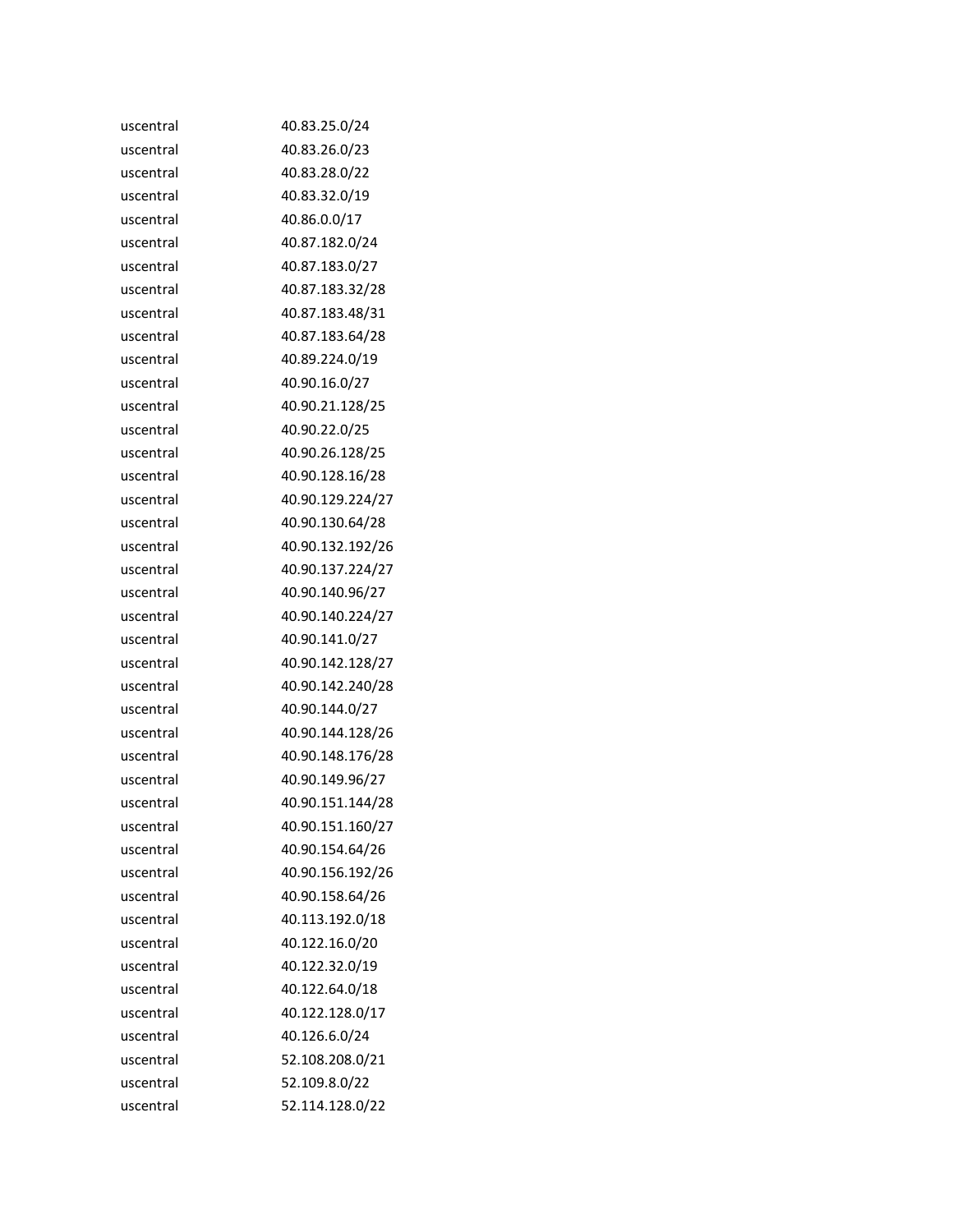| uscentral | 52.125.128.0/22  |
|-----------|------------------|
| uscentral | 52.136.30.0/24   |
| uscentral | 52.141.192.0/19  |
| uscentral | 52.141.240.0/20  |
| uscentral | 52.143.193.0/24  |
| uscentral | 52.143.224.0/19  |
| uscentral | 52.154.0.0/18    |
| uscentral | 52.154.128.0/17  |
| uscentral | 52.158.160.0/20  |
| uscentral | 52.158.192.0/19  |
| uscentral | 52.165.0.0/19    |
| uscentral | 52.165.32.0/20   |
| uscentral | 52.165.48.0/28   |
| uscentral | 52.165.49.0/24   |
| uscentral | 52.165.56.0/21   |
| uscentral | 52.165.64.0/19   |
| uscentral | 52.165.96.0/21   |
| uscentral | 52.165.104.0/25  |
| uscentral | 52.165.128.0/17  |
| uscentral | 52.173.0.0/16    |
| uscentral | 52.176.0.0/17    |
| uscentral | 52.176.128.0/19  |
| uscentral | 52.176.160.0/21  |
| uscentral | 52.176.176.0/20  |
| uscentral | 52.176.192.0/19  |
| uscentral | 52.176.224.0/26  |
| uscentral | 52.176.224.64/27 |
| uscentral | 52.176.224.96/28 |
| uscentral | 52.180.128.0/19  |
| uscentral | 52.180.184.0/27  |
| uscentral | 52.180.184.32/28 |
| uscentral | 52.180.185.0/24  |
| uscentral | 52.182.128.0/17  |
| uscentral | 52.185.0.0/19    |
| uscentral | 52.185.32.0/20   |
| uscentral | 52.185.48.0/21   |
| uscentral | 52.185.56.0/26   |
| uscentral | 52.185.56.64/27  |
| uscentral | 52.185.56.96/28  |
| uscentral | 52.185.56.128/27 |
| uscentral | 52.185.56.160/28 |
| uscentral | 52.185.64.0/20   |
| uscentral | 52.185.80.0/26   |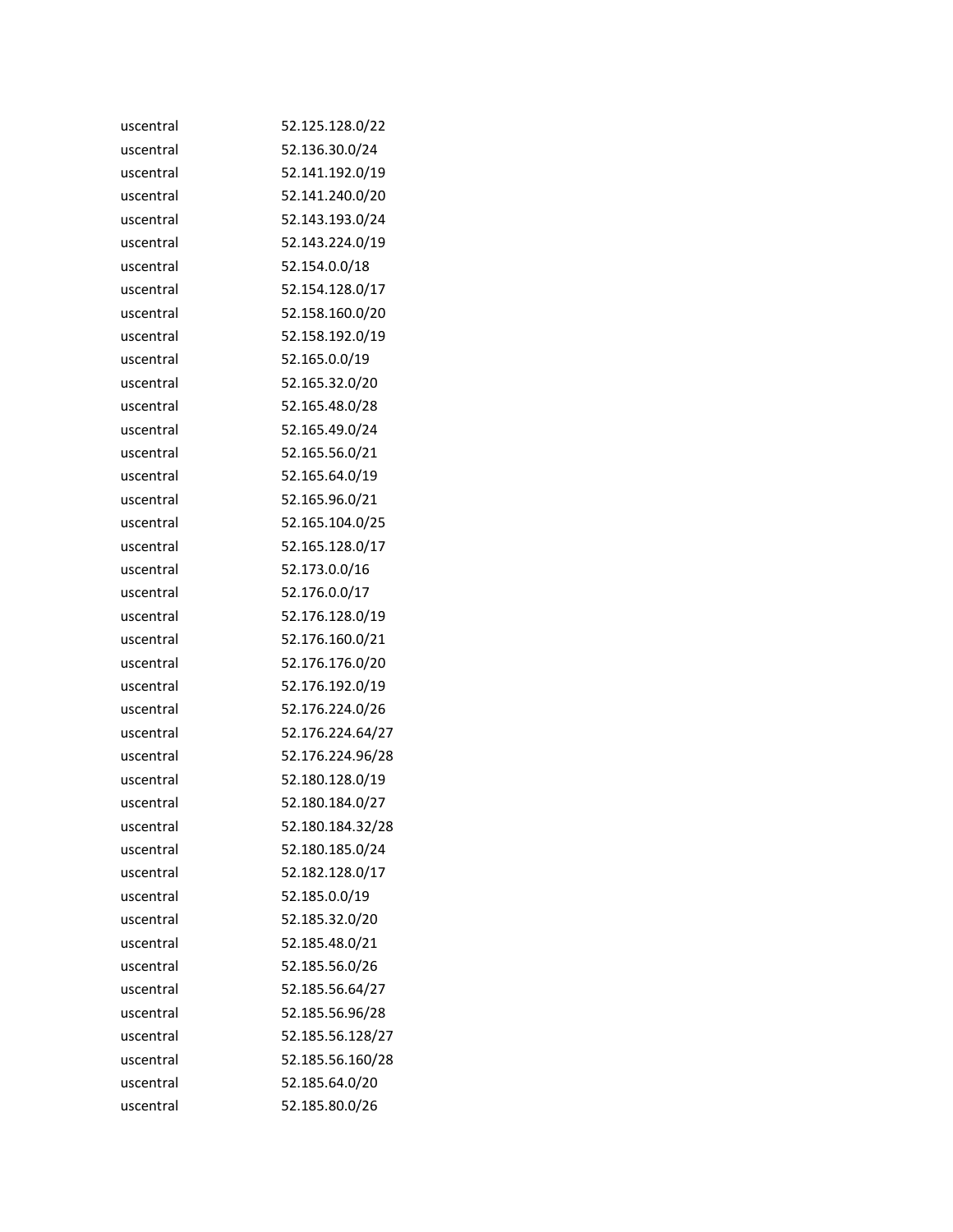| uscentral | 52.185.81.0/24    |
|-----------|-------------------|
| uscentral | 52.185.88.0/21    |
| uscentral | 52.185.96.0/20    |
| uscentral | 52.185.112.0/26   |
| uscentral | 52.185.112.96/27  |
| uscentral | 52.185.120.0/21   |
| uscentral | 52.189.0.0/17     |
| uscentral | 52.228.128.0/17   |
| uscentral | 52.230.128.0/17   |
| uscentral | 52.232.157.0/24   |
| uscentral | 52.238.192.0/18   |
| uscentral | 52.239.150.0/23   |
| uscentral | 52.239.177.32/27  |
| uscentral | 52.239.177.64/26  |
| uscentral | 52.239.177.128/25 |
| uscentral | 52.239.195.0/24   |
| uscentral | 52.239.234.0/23   |
| uscentral | 52.242.128.0/17   |
| uscentral | 52.245.68.0/24    |
| uscentral | 52.245.69.32/27   |
| uscentral | 52.245.69.64/27   |
| uscentral | 52.245.69.96/28   |
| uscentral | 52.245.69.144/28  |
| uscentral | 52.245.69.160/27  |
| uscentral | 52.245.69.192/26  |
| uscentral | 52.245.70.0/23    |
| uscentral | 52.255.0.0/19     |
| uscentral | 65.55.144.0/23    |
| uscentral | 65.55.146.0/24    |
| uscentral | 104.43.128.0/17   |
| uscentral | 104.44.88.160/27  |
| uscentral | 104.44.91.160/27  |
| uscentral | 104.44.92.224/27  |
| uscentral | 104.44.94.80/28   |
| uscentral | 104.208.0.0/19    |
| uscentral | 104.208.32.0/20   |
| uscentral | 131.253.36.224/27 |
| uscentral | 157.55.108.0/23   |
| uscentral | 168.61.128.0/25   |
| uscentral | 168.61.128.128/28 |
| uscentral | 168.61.128.160/27 |
| uscentral | 168.61.128.192/26 |
| uscentral | 168.61.129.0/25   |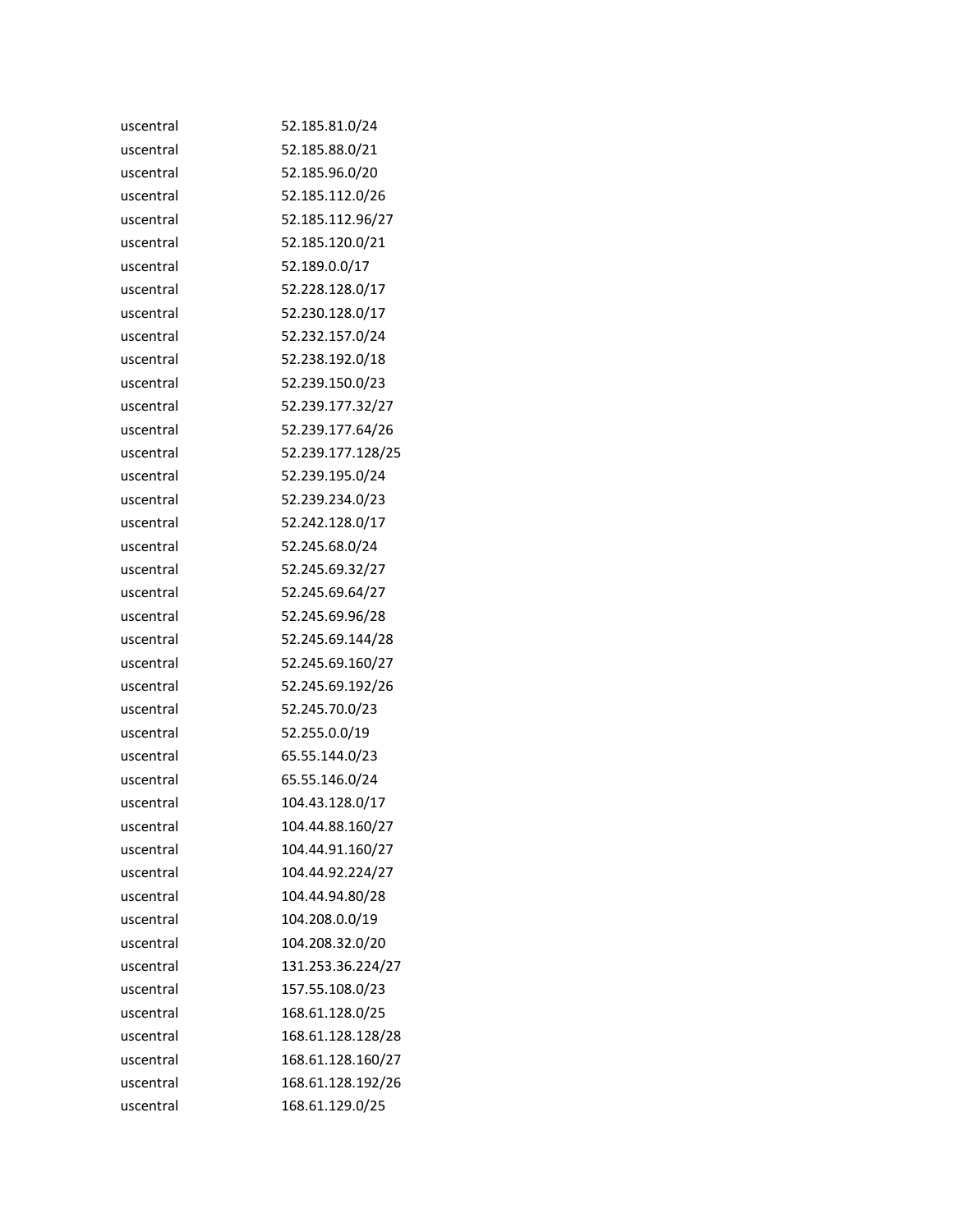| uscentral   | 168.61.129.128/26 |
|-------------|-------------------|
| uscentral   | 168.61.129.208/28 |
| uscentral   | 168.61.129.224/27 |
| uscentral   | 168.61.130.64/26  |
| uscentral   | 168.61.130.128/25 |
| uscentral   | 168.61.131.0/26   |
| uscentral   | 168.61.131.128/25 |
| uscentral   | 168.61.132.0/26   |
| uscentral   | 168.61.144.0/20   |
| uscentral   | 168.61.160.0/19   |
| uscentral   | 168.61.208.0/20   |
| uscentral   | 193.149.72.0/21   |
| useast2euap | 20.39.0.0/19      |
| useast2euap | 20.47.128.0/17    |
| useast2euap | 20.190.138.0/25   |
| useast2euap | 40.70.88.0/28     |
| useast2euap | 40.74.144.0/20    |
| useast2euap | 40.75.32.0/21     |
| useast2euap | 40.78.208.0/28    |
| useast2euap | 40.79.88.0/27     |
| useast2euap | 40.79.88.32/28    |
| useast2euap | 40.79.89.0/24     |
| useast2euap | 40.79.96.0/19     |
| useast2euap | 40.87.169.98/31   |
| useast2euap | 40.89.64.0/18     |
| useast2euap | 40.90.129.96/27   |
| useast2euap | 40.90.137.32/27   |
| useast2euap | 40.90.146.192/27  |
| useast2euap | 40.91.12.0/28     |
| useast2euap | 40.91.12.32/28    |
| useast2euap | 40.91.13.0/28     |
| useast2euap | 40.126.10.0/25    |
| useast2euap | 52.138.64.0/20    |
| useast2euap | 52.138.88.0/21    |
| useast2euap | 52.143.212.0/23   |
| useast2euap | 52.147.128.0/19   |
| useast2euap | 52.184.168.16/28  |
| useast2euap | 52.184.168.32/28  |
| useast2euap | 52.225.136.48/28  |
| useast2euap | 52.225.144.0/20   |
| useast2euap | 52.225.160.0/19   |
| useast2euap | 52.232.150.0/24   |
| useast2euap | 52.239.157.224/27 |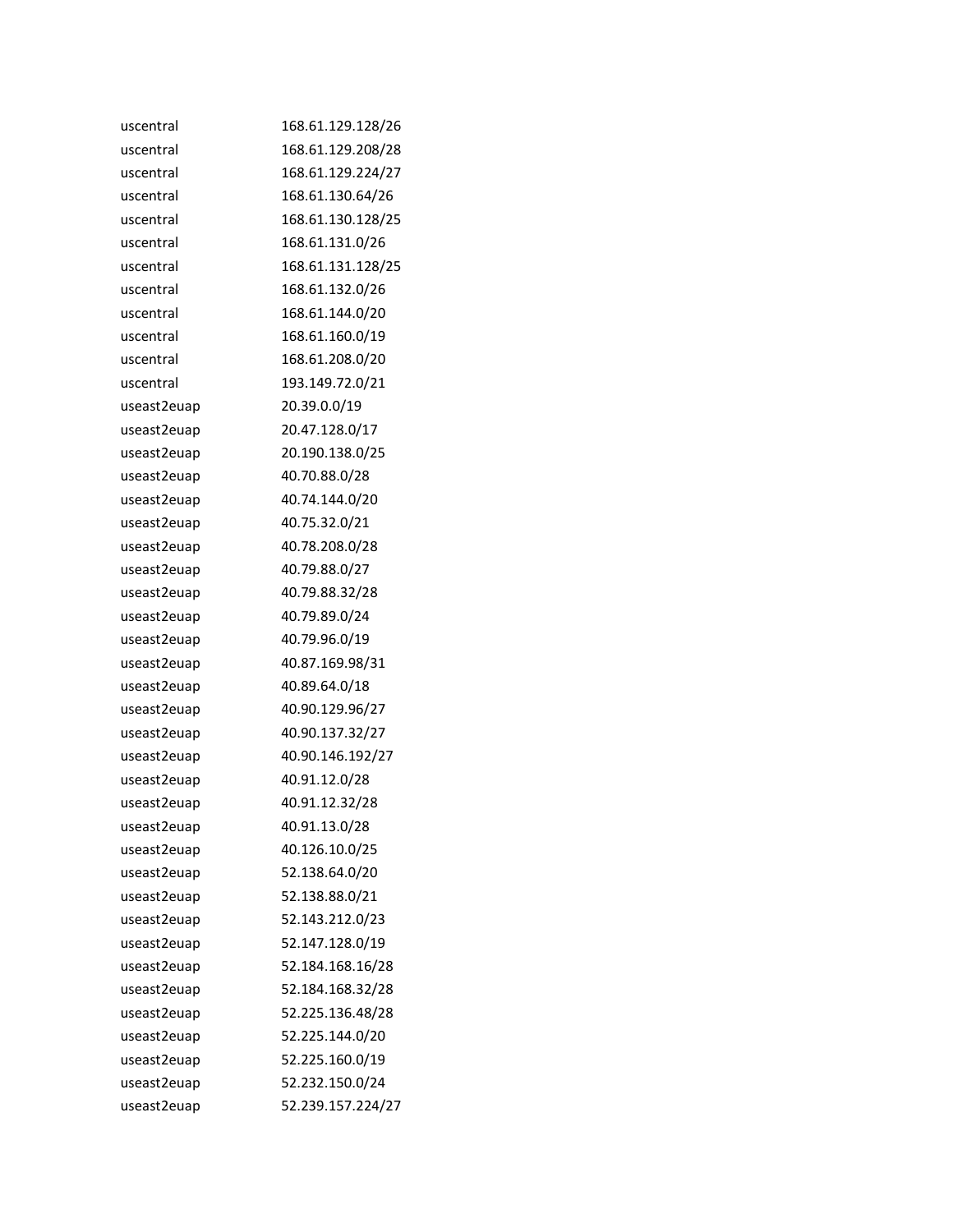| useast2euap | 52.239.165.192/26 |
|-------------|-------------------|
| useast2euap | 52.239.184.128/27 |
| useast2euap | 52.239.184.176/28 |
| useast2euap | 52.239.184.224/27 |
| useast2euap | 52.239.185.0/28   |
| useast2euap | 52.239.192.128/27 |
| useast2euap | 52.239.198.128/27 |
| useast2euap | 52.239.230.0/24   |
| useast2euap | 52.239.239.0/24   |
| useast2euap | 52.245.45.144/28  |
| useast2euap | 52.245.46.32/28   |
| useast2euap | 52.245.46.80/28   |
| useast2euap | 52.245.46.96/28   |
| useast2euap | 52.245.47.0/24    |
| useast2euap | 52.253.150.0/23   |
| useast2euap | 52.253.152.0/23   |
| useast2euap | 52.253.224.0/21   |
| useast2euap | 52.254.120.0/21   |
| useast2euap | 104.44.95.208/28  |
| useast2     | 13.68.0.0/17      |
| useast2     | 13.77.64.0/18     |
| useast2     | 13.104.147.0/25   |
| useast2     | 20.36.128.0/17    |
| useast2     | 20.38.100.0/23    |
| useast2     | 20.38.208.0/22    |
| useast2     | 20.41.0.0/18      |
| useast2     | 20.44.16.0/21     |
| useast2     | 20.44.64.0/18     |
| useast2     | 20.150.29.0/24    |
| useast2     | 20.150.36.0/24    |
| useast2     | 20.186.0.0/17     |
| useast2     | 20.186.128.0/18   |
| useast2     | 20.190.131.0/24   |
| useast2     | 20.190.192.0/18   |
| useast2     | 23.100.64.0/21    |
| useast2     | 23.101.32.0/21    |
| useast2     | 23.101.80.0/21    |
| useast2     | 23.101.144.0/20   |
| useast2     | 23.102.96.0/19    |
| useast2     | 23.102.204.0/22   |
| useast2     | 23.102.208.0/20   |
| useast2     | 40.65.192.0/18    |
| useast2     | 40.67.128.0/19    |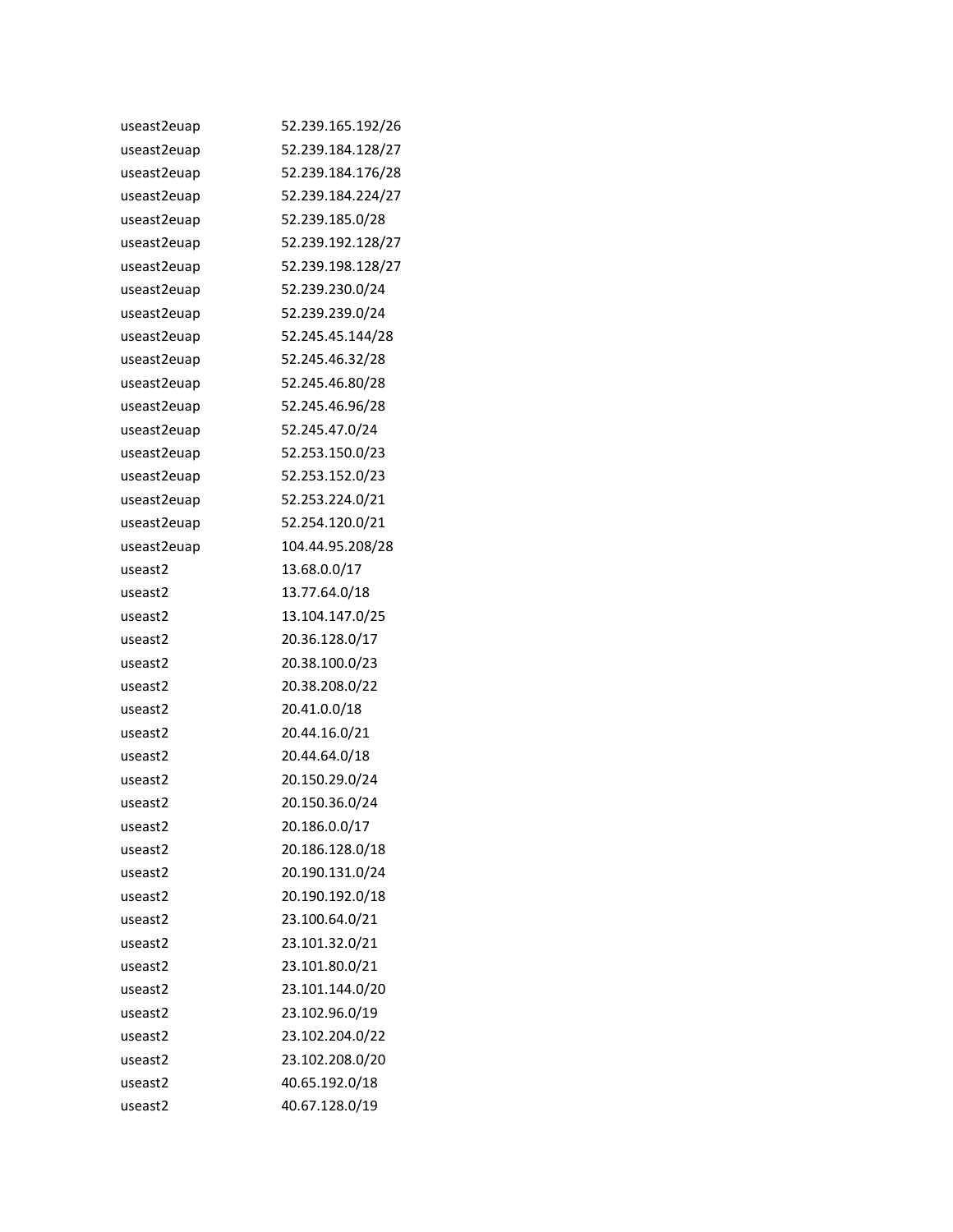| useast2 | 40.70.0.0/18     |
|---------|------------------|
| useast2 | 40.70.64.0/20    |
| useast2 | 40.70.80.0/21    |
| useast2 | 40.70.128.0/17   |
| useast2 | 40.75.0.0/19     |
| useast2 | 40.75.64.0/18    |
| useast2 | 40.77.128.128/25 |
| useast2 | 40.77.129.0/24   |
| useast2 | 40.77.130.0/25   |
| useast2 | 40.77.132.0/24   |
| useast2 | 40.77.136.48/28  |
| useast2 | 40.77.163.0/24   |
| useast2 | 40.77.166.160/27 |
| useast2 | 40.77.167.0/24   |
| useast2 | 40.77.168.0/24   |
| useast2 | 40.77.170.0/24   |
| useast2 | 40.77.175.96/27  |
| useast2 | 40.77.177.0/24   |
| useast2 | 40.77.178.0/23   |
| useast2 | 40.77.182.0/28   |
| useast2 | 40.77.182.32/27  |
| useast2 | 40.77.184.0/25   |
| useast2 | 40.77.198.0/26   |
| useast2 | 40.77.224.128/25 |
| useast2 | 40.77.228.0/24   |
| useast2 | 40.77.233.0/24   |
| useast2 | 40.77.234.192/27 |
| useast2 | 40.77.236.80/28  |
| useast2 | 40.77.237.64/26  |
| useast2 | 40.77.240.0/25   |
| useast2 | 40.77.245.0/24   |
| useast2 | 40.77.248.0/25   |
| useast2 | 40.77.251.0/24   |
| useast2 | 40.78.208.48/28  |
| useast2 | 40.78.220.0/24   |
| useast2 | 40.79.0.0/21     |
| useast2 | 40.79.8.0/27     |
| useast2 | 40.79.8.32/28    |
| useast2 | 40.79.8.64/27    |
| useast2 | 40.79.8.96/28    |
| useast2 | 40.79.9.0/24     |
| useast2 | 40.79.16.0/20    |
| useast2 | 40.79.32.0/20    |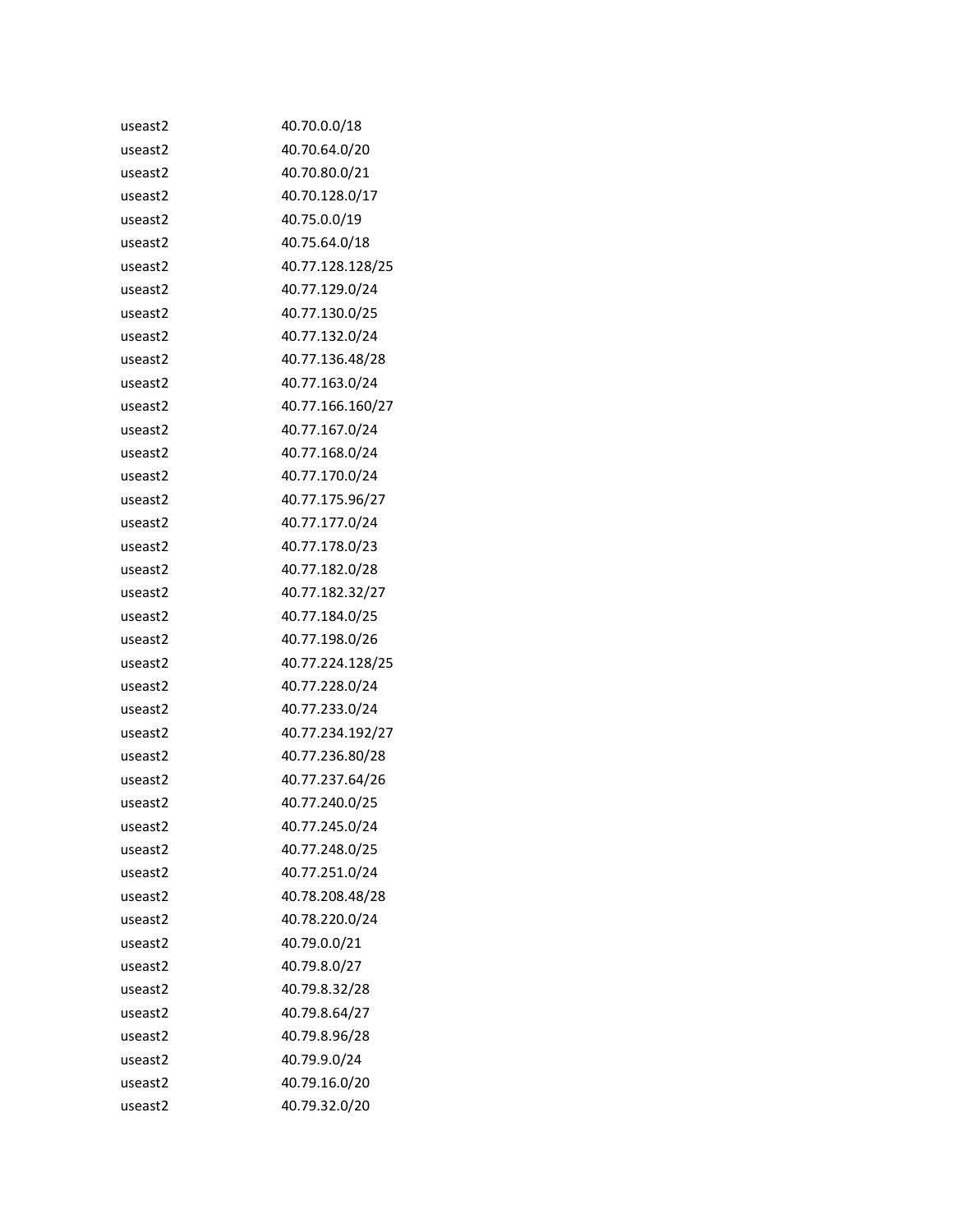| useast2             | 40.79.48.0/27    |
|---------------------|------------------|
| useast2             | 40.79.48.32/28   |
| useast2             | 40.79.49.0/24    |
| useast2             | 40.79.56.0/21    |
| useast2             | 40.79.64.0/20    |
| useast2             | 40.79.80.0/21    |
| useast2             | 40.79.90.0/24    |
| useast2             | 40.79.91.0/28    |
| useast2             | 40.79.92.0/24    |
| useast2             | 40.79.93.0/28    |
| useast2             | 40.79.94.0/24    |
| useast2             | 40.79.95.0/28    |
| useast2             | 40.79.240.0/20   |
| useast2             | 40.82.4.0/22     |
| useast2             | 40.82.44.0/22    |
| useast2             | 40.84.0.0/17     |
| useast2             | 40.87.168.0/24   |
| useast2             | 40.87.169.0/26   |
| useast2             | 40.87.169.64/27  |
| useast2             | 40.87.169.96/31  |
| useast2             | 40.90.19.128/25  |
| useast2             | 40.90.20.0/25    |
| useast2             | 40.90.130.160/27 |
| useast2             | 40.90.132.128/26 |
| useast2             | 40.90.134.192/26 |
| useast2             | 40.90.136.0/28   |
| useast <sub>2</sub> | 40.90.138.160/27 |
| useast2             | 40.90.140.160/27 |
| useast2             | 40.90.140.192/27 |
| useast2             | 40.90.143.192/26 |
| useast2             | 40.90.144.64/26  |
| useast2             | 40.90.145.32/27  |
| useast2             | 40.90.145.64/27  |
| useast2             | 40.90.148.96/27  |
| useast2             | 40.90.155.128/26 |
| useast2             | 40.90.157.128/26 |
| useast2             | 40.90.158.128/25 |
| useast2             | 40.91.12.16/28   |
| useast2             | 40.91.12.48/28   |
| useast2             | 40.91.12.64/26   |
| useast2             | 40.91.12.128/28  |
| useast2             | 40.91.12.160/27  |
| useast <sub>2</sub> | 40.91.12.208/28  |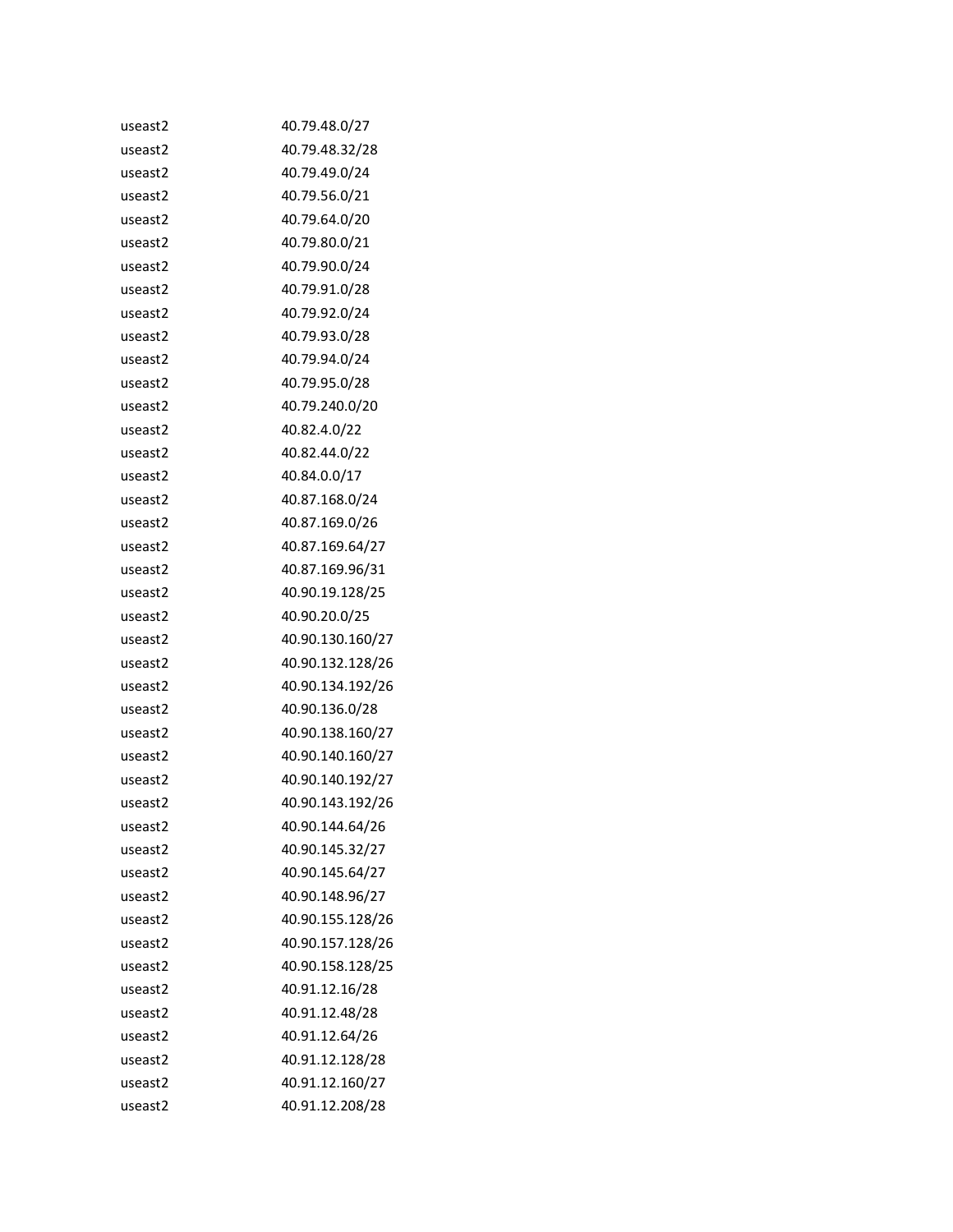| useast2             | 40.91.12.240/28   |
|---------------------|-------------------|
| useast2             | 40.91.13.64/27    |
| useast <sub>2</sub> | 40.91.13.96/28    |
| useast2             | 40.91.13.128/27   |
| useast2             | 40.91.13.240/28   |
| useast2             | 40.91.14.0/24     |
| useast <sub>2</sub> | 40.123.0.0/17     |
| useast2             | 40.126.3.0/24     |
| useast2             | 52.108.216.0/22   |
| useast2             | 52.109.4.0/22     |
| useast <sub>2</sub> | 52.112.104.0/24   |
| useast2             | 52.112.108.0/24   |
| useast2             | 52.114.136.0/21   |
| useast2             | 52.114.180.0/23   |
| useast <sub>2</sub> | 52.115.48.0/22    |
| useast2             | 52.115.52.0/23    |
| useast2             | 52.125.136.0/24   |
| useast2             | 52.136.29.0/24    |
| useast <sub>2</sub> | 52.138.80.0/21    |
| useast2             | 52.138.96.0/19    |
| useast2             | 52.143.192.0/24   |
| useast2             | 52.147.160.0/19   |
| useast <sub>2</sub> | 52.167.0.0/16     |
| useast2             | 52.177.0.0/16     |
| useast2             | 52.179.128.0/17   |
| useast2             | 52.184.128.0/19   |
| useast <sub>2</sub> | 52.184.160.0/21   |
| useast2             | 52.184.168.0/28   |
| useast2             | 52.184.168.80/28  |
| useast2             | 52.184.168.96/27  |
| useast2             | 52.184.168.128/28 |
| useast2             | 52.184.169.0/24   |
| useast2             | 52.184.170.0/24   |
| useast2             | 52.184.176.0/20   |
| useast2             | 52.184.192.0/18   |
| useast2             | 52.225.128.0/21   |
| useast2             | 52.225.136.0/27   |
| useast2             | 52.225.136.32/28  |
| useast2             | 52.225.136.64/28  |
| useast2             | 52.225.137.0/24   |
| useast2             | 52.225.192.0/18   |
| useast2             | 52.232.151.0/24   |
| useast2             | 52.232.160.0/19   |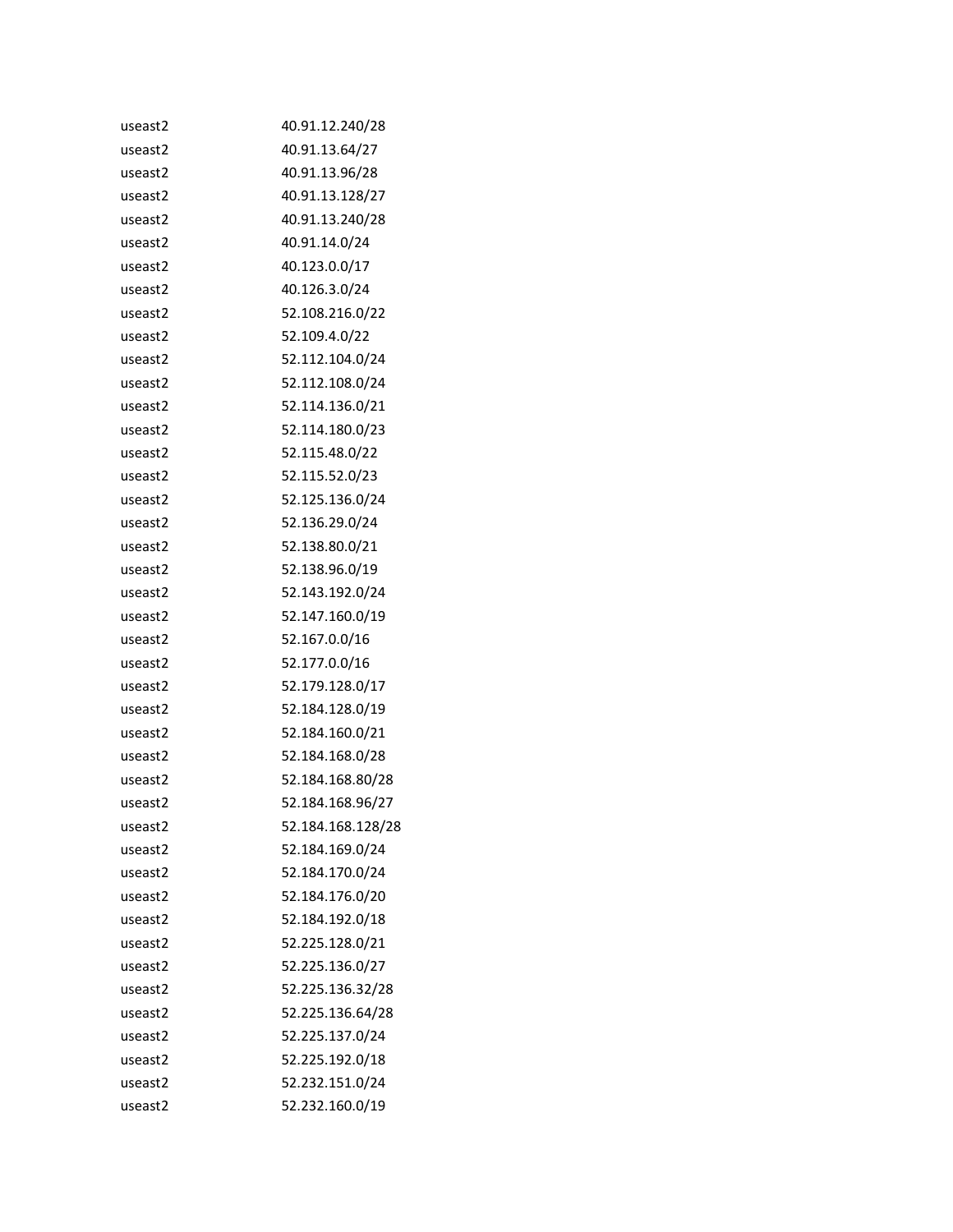| useast2             | 52.232.192.0/18   |
|---------------------|-------------------|
| useast2             | 52.239.156.0/24   |
| useast <sub>2</sub> | 52.239.157.0/25   |
| useast2             | 52.239.157.128/26 |
| useast <sub>2</sub> | 52.239.157.192/27 |
| useast2             | 52.239.172.0/22   |
| useast <sub>2</sub> | 52.239.184.0/25   |
| useast2             | 52.239.184.160/28 |
| useast2             | 52.239.184.192/27 |
| useast2             | 52.239.185.32/27  |
| useast <sub>2</sub> | 52.239.185.64/27  |
| useast2             | 52.239.192.0/25   |
| useast <sub>2</sub> | 52.239.192.160/27 |
| useast2             | 52.239.192.192/26 |
| useast2             | 52.239.198.0/25   |
| useast2             | 52.239.198.160/27 |
| useast2             | 52.239.198.192/26 |
| useast2             | 52.239.206.0/24   |
| useast2             | 52.239.207.0/27   |
| useast2             | 52.239.207.32/28  |
| useast <sub>2</sub> | 52.239.207.64/26  |
| useast2             | 52.239.207.128/26 |
| useast <sub>2</sub> | 52.239.222.0/23   |
| useast2             | 52.242.64.0/18    |
| useast2             | 52.245.44.0/24    |
| useast2             | 52.245.45.0/25    |
| useast <sub>2</sub> | 52.245.45.128/28  |
| useast2             | 52.245.45.160/27  |
| useast <sub>2</sub> | 52.245.45.192/26  |
| useast2             | 52.245.46.0/27    |
| useast2             | 52.245.46.48/28   |
| useast2             | 52.245.46.64/28   |
| useast2             | 52.245.46.112/28  |
| useast2             | 52.245.46.128/28  |
| useast2             | 52.245.46.160/27  |
| useast2             | 52.245.46.192/26  |
| useast2             | 52.247.0.0/17     |
| useast2             | 52.250.128.0/18   |
| useast2             | 52.251.0.0/17     |
| useast2             | 52.252.0.0/17     |
| useast2             | 52.253.64.0/20    |
| useast2             | 52.253.148.0/23   |
| useast2             | 52.253.154.0/23   |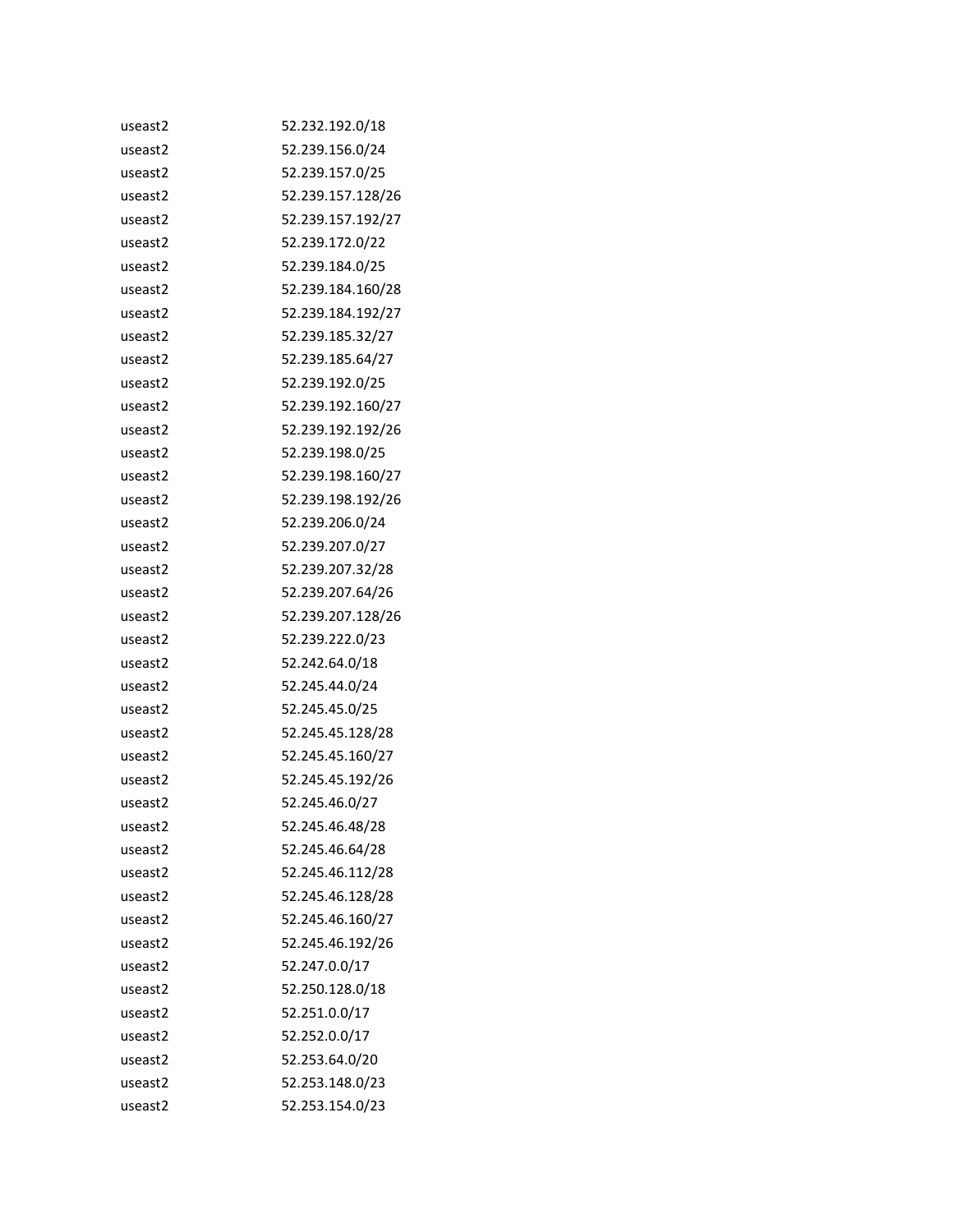| useast2 | 52.254.0.0/18     |
|---------|-------------------|
| useast2 | 52.254.64.0/19    |
| useast2 | 52.254.96.0/20    |
| useast2 | 52.254.112.0/21   |
| useast2 | 65.52.108.0/23    |
| useast2 | 65.52.110.0/24    |
| useast2 | 65.55.44.16/28    |
| useast2 | 65.55.44.32/27    |
| useast2 | 65.55.44.64/27    |
| useast2 | 65.55.44.96/28    |
| useast2 | 65.55.44.128/27   |
| useast2 | 65.55.60.188/30   |
| useast2 | 65.55.105.0/26    |
| useast2 | 65.55.105.96/27   |
| useast2 | 65.55.105.224/27  |
| useast2 | 65.55.106.0/26    |
| useast2 | 65.55.106.64/27   |
| useast2 | 65.55.106.128/26  |
| useast2 | 65.55.107.48/28   |
| useast2 | 65.55.107.64/27   |
| useast2 | 65.55.108.0/24    |
| useast2 | 65.55.209.128/26  |
| useast2 | 65.55.211.32/27   |
| useast2 | 65.55.213.64/26   |
| useast2 | 65.55.213.128/26  |
| useast2 | 65.55.217.0/24    |
| useast2 | 65.55.219.32/27   |
| useast2 | 65.55.219.128/25  |
| useast2 | 104.44.88.32/27   |
| useast2 | 104.44.88.96/27   |
| useast2 | 104.44.91.96/27   |
| useast2 | 104.44.93.160/27  |
| useast2 | 104.44.94.48/28   |
| useast2 | 104.46.0.0/21     |
| useast2 | 104.46.96.0/19    |
| useast2 | 104.46.192.0/20   |
| useast2 | 104.47.200.0/21   |
| useast2 | 104.208.128.0/17  |
| useast2 | 104.209.128.0/17  |
| useast2 | 104.210.0.0/20    |
| useast2 | 131.253.12.176/28 |
| useast2 | 131.253.12.208/28 |
| useast2 | 131.253.12.224/30 |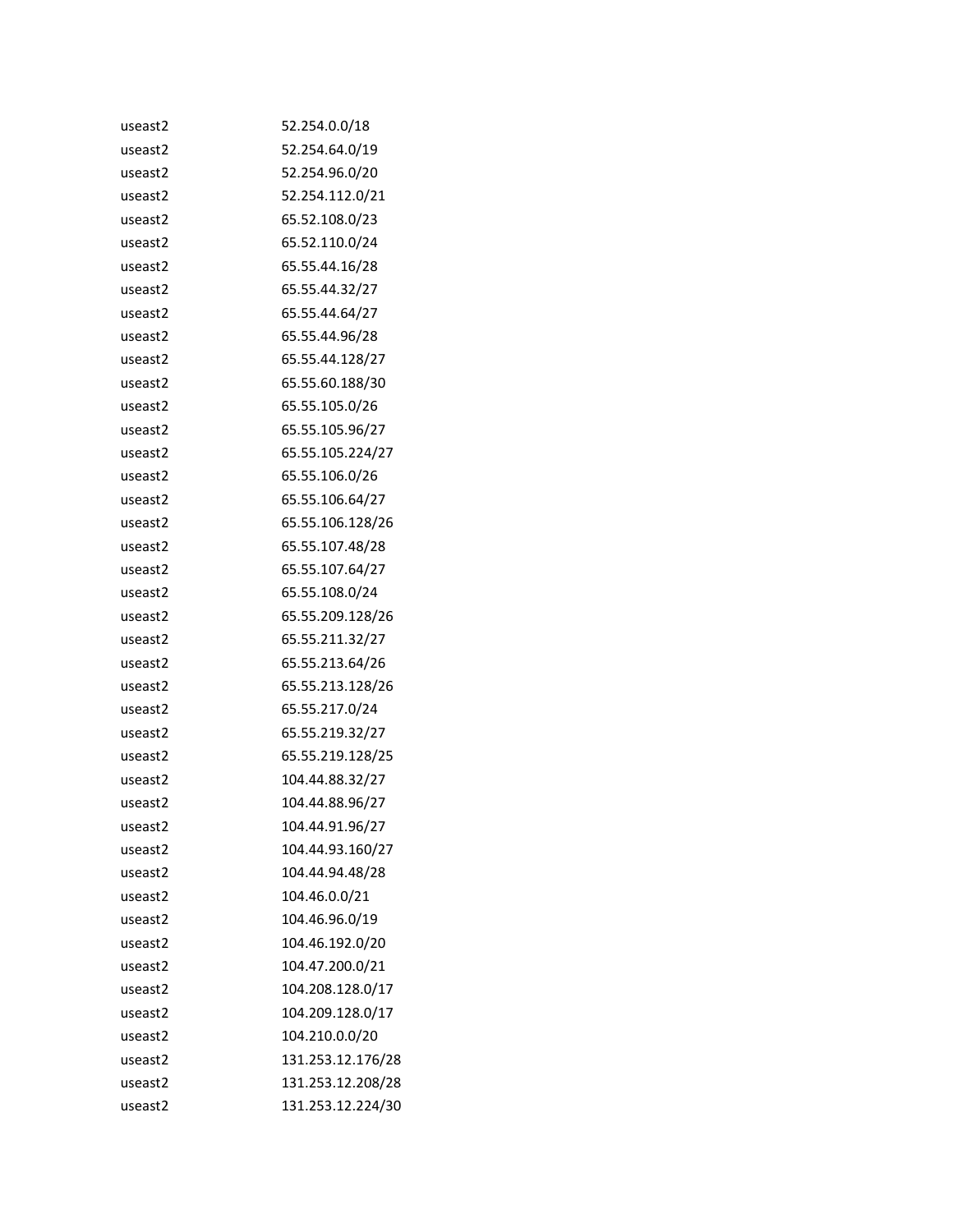| useast2             | 131.253.13.16/29  |
|---------------------|-------------------|
| useast2             | 131.253.13.48/28  |
| useast <sub>2</sub> | 131.253.13.72/29  |
| useast2             | 131.253.13.80/29  |
| useast2             | 131.253.13.96/30  |
| useast2             | 131.253.14.16/28  |
| useast2             | 131.253.14.64/29  |
| useast2             | 131.253.14.208/28 |
| useast2             | 131.253.14.224/28 |
| useast2             | 131.253.15.8/29   |
| useast2             | 131.253.15.16/28  |
| useast2             | 131.253.24.0/28   |
| useast2             | 131.253.24.192/26 |
| useast2             | 131.253.34.224/27 |
| useast2             | 131.253.38.0/27   |
| useast2             | 131.253.38.128/26 |
| useast2             | 131.253.40.0/28   |
| useast2             | 134.170.221.0/24  |
| useast2             | 137.116.0.0/18    |
| useast2             | 137.116.64.0/19   |
| useast2             | 137.116.96.0/22   |
| useast2             | 157.55.7.128/26   |
| useast2             | 157.55.10.192/26  |
| useast2             | 157.55.11.128/25  |
| useast2             | 157.55.37.0/24    |
| useast2             | 157.55.38.0/24    |
| useast2             | 157.55.48.0/24    |
| useast2             | 157.55.50.0/25    |
| useast2             | 157.55.55.100/30  |
| useast2             | 157.55.55.104/29  |
| useast2             | 157.55.55.136/29  |
| useast2             | 157.55.55.144/29  |
| useast2             | 157.55.55.160/28  |
| useast2             | 157.56.2.128/25   |
| useast2             | 157.56.3.0/25     |
| useast2             | 191.236.192.0/18  |
| useast2             | 191.237.128.0/18  |
| useast2             | 191.239.224.0/20  |
| useast2             | 193.149.64.0/21   |
| useast2             | 199.30.16.0/24    |
| useast2             | 199.30.18.0/23    |
| useast2             | 199.30.20.0/24    |
| useast2             | 199.30.22.0/24    |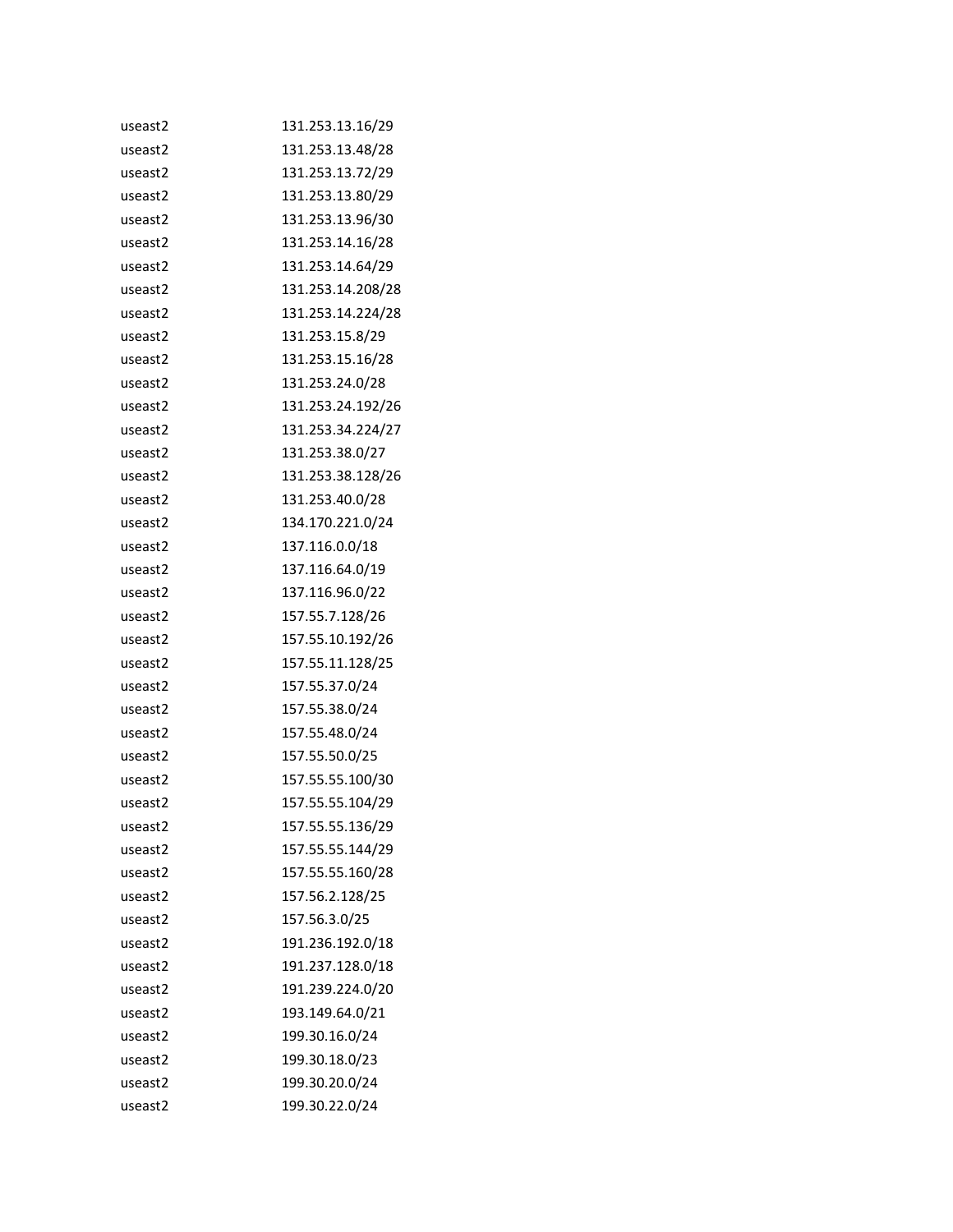| useast2 | 199.30.28.64/26   |
|---------|-------------------|
| useast2 | 199.30.28.128/25  |
| useast2 | 199.30.29.0/24    |
| useast  | 13.68.128.0/17    |
| useast  | 13.72.64.0/18     |
| useast  | 13.82.0.0/16      |
| useast  | 13.90.0.0/16      |
| useast  | 13.92.0.0/16      |
| useast  | 13.104.144.128/27 |
| useast  | 13.104.152.128/25 |
| useast  | 20.38.98.0/24     |
| useast  | 20.39.32.0/19     |
| useast  | 20.42.0.0/17      |
| useast  | 20.150.32.0/23    |
| useast  | 20.185.0.0/16     |
| useast  | 20.190.130.0/24   |
| useast  | 23.96.0.0/17      |
| useast  | 23.98.45.0/24     |
| useast  | 23.100.16.0/20    |
| useast  | 23.101.128.0/20   |
| useast  | 40.64.0.0/16      |
| useast  | 40.71.0.0/16      |
| useast  | 40.76.0.0/16      |
| useast  | 40.78.219.0/24    |
| useast  | 40.78.224.0/21    |
| useast  | 40.79.152.0/21    |
| useast  | 40.80.144.0/21    |
| useast  | 40.82.24.0/22     |
| useast  | 40.82.60.0/22     |
| useast  | 40.85.160.0/19    |
| useast  | 40.87.0.0/17      |
| useast  | 40.87.164.0/22    |
| useast  | 40.88.0.0/16      |
| useast  | 40.90.23.128/25   |
| useast  | 40.90.24.128/25   |
| useast  | 40.90.25.0/26     |
| useast  | 40.90.30.192/26   |
| useast  | 40.90.129.128/26  |
| useast  | 40.90.130.96/28   |
| useast  | 40.90.131.224/27  |
| useast  | 40.90.136.16/28   |
| useast  | 40.90.136.32/27   |
| useast  | 40.90.137.96/27   |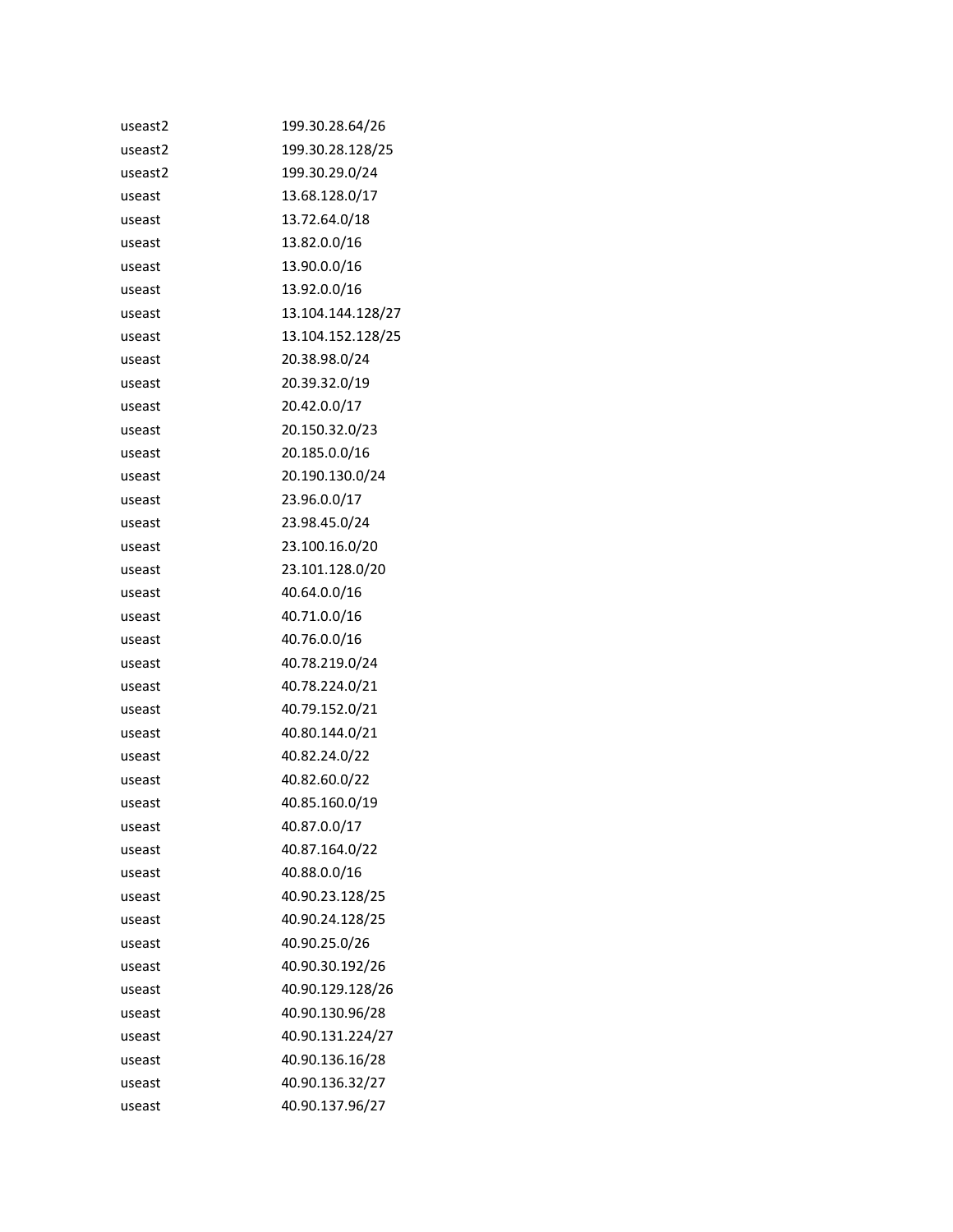| useast | 40.90.139.224/27 |
|--------|------------------|
| useast | 40.90.143.0/27   |
| useast | 40.90.146.64/26  |
| useast | 40.90.147.0/27   |
| useast | 40.90.148.64/27  |
| useast | 40.90.150.32/27  |
| useast | 40.90.224.0/19   |
| useast | 40.91.4.0/22     |
| useast | 40.112.48.0/20   |
| useast | 40.114.0.0/17    |
| useast | 40.117.32.0/19   |
| useast | 40.117.64.0/18   |
| useast | 40.117.128.0/17  |
| useast | 40.121.0.0/16    |
| useast | 40.126.2.0/24    |
| useast | 52.108.16.0/21   |
| useast | 52.109.12.0/22   |
| useast | 52.114.132.0/22  |
| useast | 52.125.132.0/22  |
| useast | 52.136.64.0/18   |
| useast | 52.142.0.0/18    |
| useast | 52.143.207.0/24  |
| useast | 52.146.0.0/17    |
| useast | 52.147.192.0/18  |
| useast | 52.149.128.0/17  |
| useast | 52.150.0.0/17    |
| useast | 52.151.128.0/17  |
| useast | 52.152.128.0/17  |
| useast | 52.154.64.0/18   |
| useast | 52.159.96.0/19   |
| useast | 52.168.0.0/16    |
| useast | 52.170.0.0/16    |
| useast | 52.179.0.0/17    |
| useast | 52.186.0.0/16    |
| useast | 52.188.0.0/16    |
| useast | 52.190.0.0/17    |
| useast | 52.191.0.0/17    |
| useast | 52.191.192.0/18  |
| useast | 52.224.0.0/16    |
| useast | 52.226.0.0/16    |
| useast | 52.232.146.0/24  |
| useast | 52.234.128.0/17  |
| useast | 52.239.152.0/22  |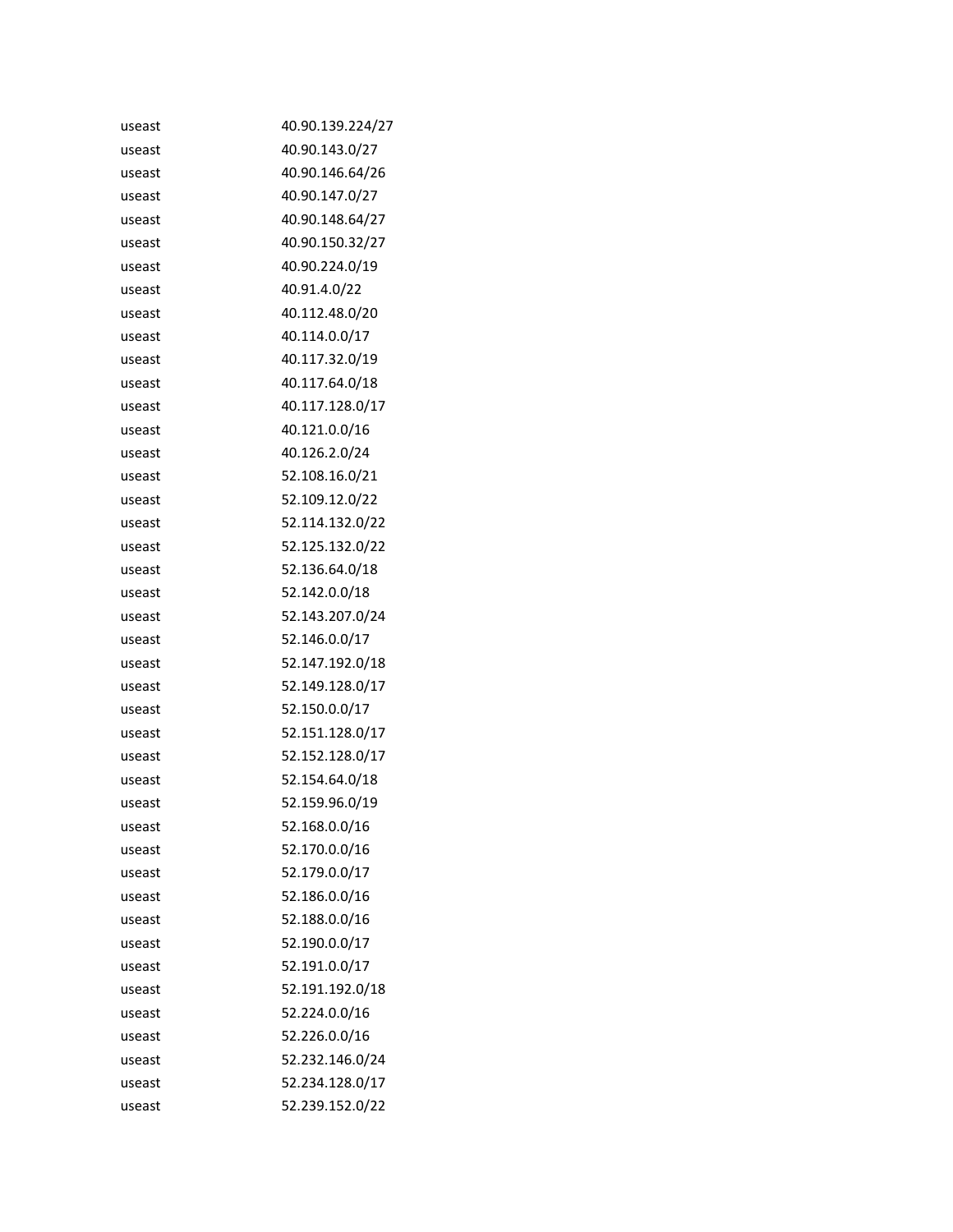| useast  | 52.239.168.0/22   |
|---------|-------------------|
| useast  | 52.239.207.192/26 |
| useast  | 52.239.214.0/23   |
| useast  | 52.239.220.0/23   |
| useast  | 52.239.246.0/23   |
| useast  | 52.239.252.0/24   |
| useast  | 52.240.0.0/17     |
| useast  | 52.245.8.0/22     |
| useast  | 52.245.104.0/22   |
| useast  | 52.249.128.0/17   |
| useast  | 52.253.160.0/24   |
| useast  | 52.255.128.0/17   |
| useast  | 65.54.19.128/27   |
| useast  | 104.41.128.0/19   |
| useast  | 104.44.91.32/27   |
| useast  | 104.44.94.16/28   |
| useast  | 104.44.95.160/27  |
| useast  | 104.44.95.240/28  |
| useast  | 104.45.128.0/18   |
| useast  | 104.45.192.0/20   |
| useast  | 104.211.0.0/18    |
| useast  | 137.116.112.0/20  |
| useast  | 137.117.32.0/19   |
| useast  | 137.117.64.0/18   |
| useast  | 137.135.64.0/18   |
| useast  | 138.91.96.0/19    |
| useast  | 157.56.176.0/21   |
| useast  | 168.61.32.0/20    |
| useast  | 168.61.48.0/21    |
| useast  | 168.62.32.0/19    |
| useast  | 168.62.160.0/19   |
| useast  | 191.234.32.0/19   |
| useast  | 191.236.0.0/18    |
| useast  | 191.237.0.0/17    |
| useast  | 191.238.0.0/18    |
| usnorth | 20.36.96.0/21     |
| usnorth | 20.41.128.0/18    |
| usnorth | 20.150.17.0/25    |
| usnorth | 20.150.25.0/24    |
| usnorth | 20.190.135.0/24   |
| usnorth | 23.96.128.0/17    |
| usnorth | 23.98.48.0/21     |
| usnorth | 23.100.72.0/21    |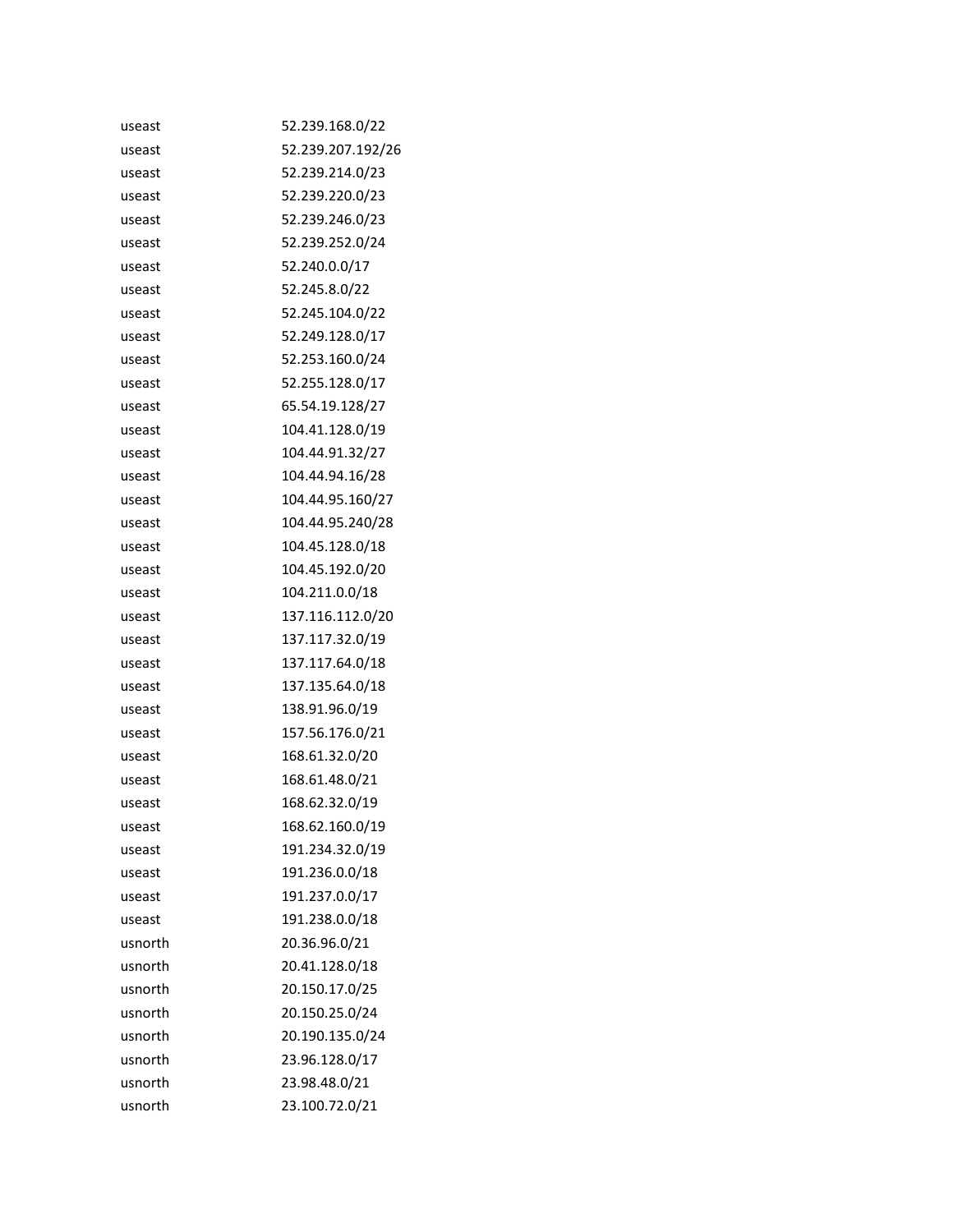| usnorth | 23.100.224.0/20  |
|---------|------------------|
| usnorth | 23.101.160.0/20  |
| usnorth | 40.77.131.224/28 |
| usnorth | 40.77.136.96/28  |
| usnorth | 40.77.175.0/27   |
| usnorth | 40.77.176.0/24   |
| usnorth | 40.77.182.128/27 |
| usnorth | 40.77.183.0/24   |
| usnorth | 40.77.188.0/22   |
| usnorth | 40.77.196.0/24   |
| usnorth | 40.77.198.64/26  |
| usnorth | 40.77.224.0/28   |
| usnorth | 40.77.224.32/27  |
| usnorth | 40.77.231.0/24   |
| usnorth | 40.77.234.0/25   |
| usnorth | 40.77.236.32/27  |
| usnorth | 40.77.236.160/28 |
| usnorth | 40.77.237.0/26   |
| usnorth | 40.77.248.128/25 |
| usnorth | 40.77.254.0/26   |
| usnorth | 40.77.255.192/26 |
| usnorth | 40.78.208.64/28  |
| usnorth | 40.78.222.0/24   |
| usnorth | 40.80.184.0/21   |
| usnorth | 40.81.32.0/20    |
| usnorth | 40.87.172.0/22   |
| usnorth | 40.90.19.64/26   |
| usnorth | 40.90.132.96/27  |
| usnorth | 40.90.135.64/26  |
| usnorth | 40.90.140.128/27 |
| usnorth | 40.90.144.32/27  |
| usnorth | 40.90.155.192/26 |
| usnorth | 40.91.24.0/22    |
| usnorth | 40.116.0.0/16    |
| usnorth | 40.126.7.0/24    |
| usnorth | 52.109.16.0/22   |
| usnorth | 52.114.168.0/22  |
| usnorth | 52.141.128.0/18  |
| usnorth | 52.162.0.0/16    |
| usnorth | 52.232.156.0/24  |
| usnorth | 52.237.128.0/18  |
| usnorth | 52.239.149.0/24  |
| usnorth | 52.239.186.0/24  |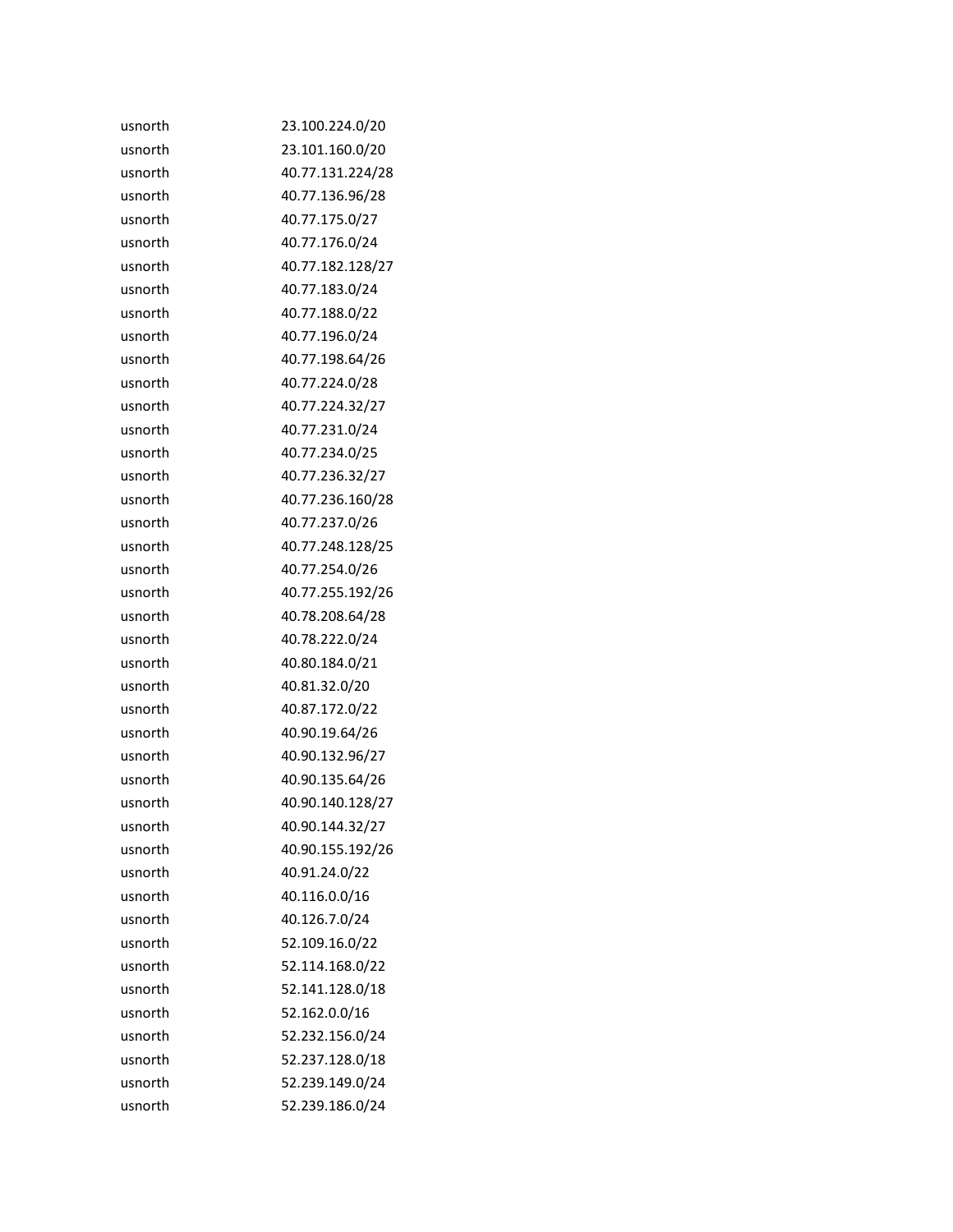| usnorth | 52.239.253.0/24   |
|---------|-------------------|
| usnorth | 52.240.128.0/17   |
| usnorth | 52.245.72.0/22    |
| usnorth | 52.251.128.0/17   |
| usnorth | 52.252.128.0/17   |
| usnorth | 65.52.0.0/19      |
| usnorth | 65.52.48.0/20     |
| usnorth | 65.52.104.0/24    |
| usnorth | 65.52.106.0/24    |
| usnorth | 65.52.192.0/19    |
| usnorth | 65.52.232.0/21    |
| usnorth | 65.52.240.0/21    |
| usnorth | 65.55.25.128/25   |
| usnorth | 65.55.54.128/25   |
| usnorth | 65.55.60.176/29   |
| usnorth | 65.55.105.64/27   |
| usnorth | 65.55.105.192/27  |
| usnorth | 65.55.106.208/28  |
| usnorth | 65.55.106.224/28  |
| usnorth | 65.55.109.0/24    |
| usnorth | 65.55.208.0/24    |
| usnorth | 65.55.211.0/27    |
| usnorth | 65.55.211.192/26  |
| usnorth | 65.55.212.0/27    |
| usnorth | 65.55.212.64/26   |
| usnorth | 65.55.212.128/25  |
| usnorth | 65.55.213.0/27    |
| usnorth | 65.55.218.0/24    |
| usnorth | 65.55.219.0/27    |
| usnorth | 104.44.88.128/27  |
| usnorth | 104.44.91.128/27  |
| usnorth | 104.44.94.64/28   |
| usnorth | 104.47.220.0/22   |
| usnorth | 131.253.12.16/28  |
| usnorth | 131.253.12.40/29  |
| usnorth | 131.253.12.48/29  |
| usnorth | 131.253.12.192/28 |
| usnorth | 131.253.12.248/29 |
| usnorth | 131.253.13.0/28   |
| usnorth | 131.253.13.32/28  |
| usnorth | 131.253.14.32/27  |
| usnorth | 131.253.14.160/27 |
| usnorth | 131.253.14.248/29 |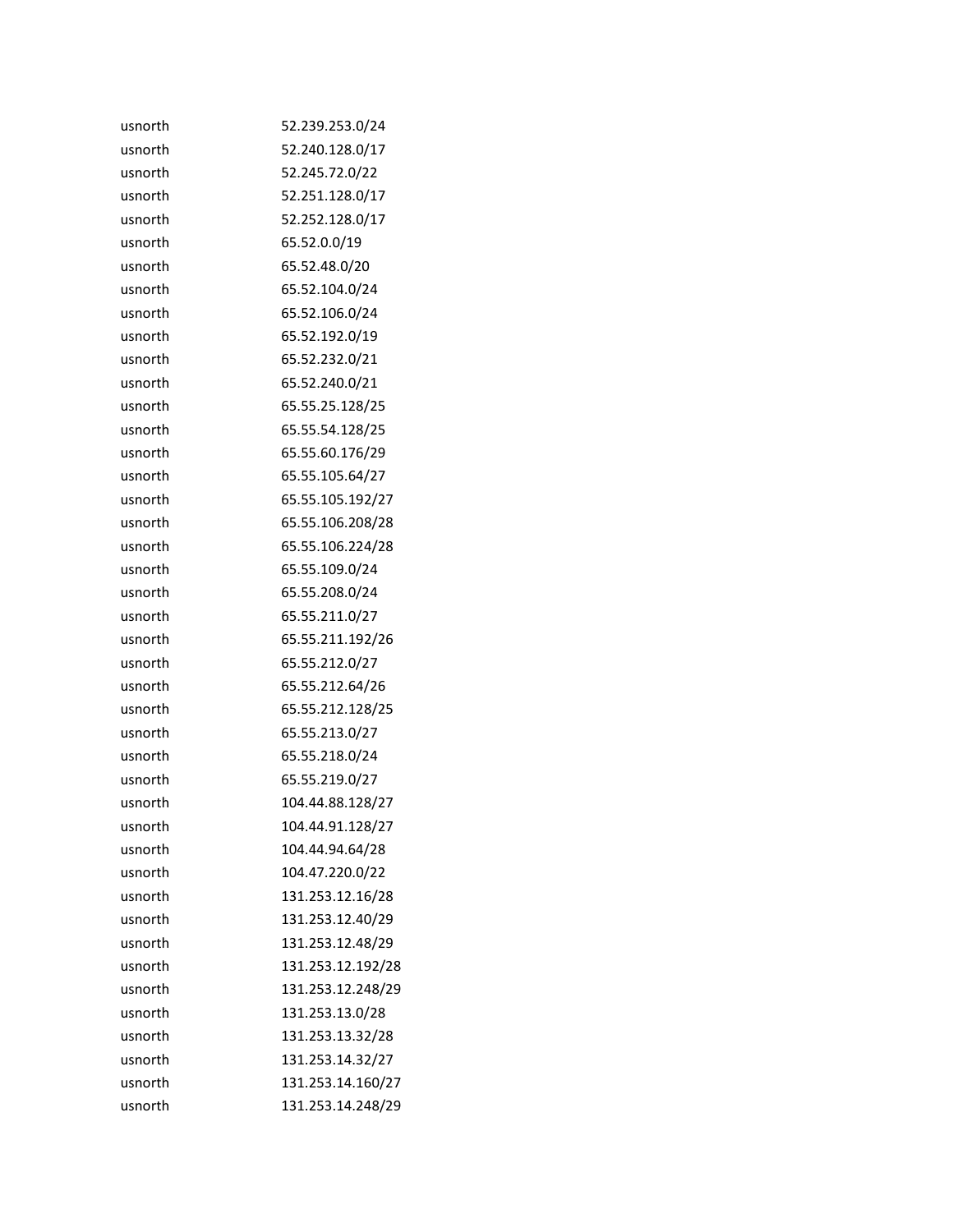| usnorth | 131.253.15.32/27  |
|---------|-------------------|
| usnorth | 131.253.15.160/27 |
| usnorth | 131.253.15.208/28 |
| usnorth | 131.253.15.224/27 |
| usnorth | 131.253.24.128/27 |
| usnorth | 131.253.25.0/24   |
| usnorth | 131.253.26.128/25 |
| usnorth | 131.253.27.0/24   |
| usnorth | 131.253.36.128/26 |
| usnorth | 131.253.36.192/27 |
| usnorth | 131.253.38.32/27  |
| usnorth | 131.253.38.192/26 |
| usnorth | 131.253.40.16/28  |
| usnorth | 131.253.40.32/28  |
| usnorth | 131.253.40.96/27  |
| usnorth | 131.253.40.192/26 |
| usnorth | 134.170.220.0/24  |
| usnorth | 157.55.24.0/21    |
| usnorth | 157.55.55.0/27    |
| usnorth | 157.55.55.32/28   |
| usnorth | 157.55.55.112/28  |
| usnorth | 157.55.55.152/29  |
| usnorth | 157.55.55.176/29  |
| usnorth | 157.55.55.200/29  |
| usnorth | 157.55.55.216/29  |
| usnorth | 157.55.60.224/27  |
| usnorth | 157.55.64.0/20    |
| usnorth | 157.55.106.128/25 |
| usnorth | 157.55.110.0/23   |
| usnorth | 157.55.115.0/25   |
| usnorth | 157.55.136.0/21   |
| usnorth | 157.55.151.0/28   |
| usnorth | 157.55.160.0/20   |
| usnorth | 157.55.208.0/21   |
| usnorth | 157.55.248.0/21   |
| usnorth | 157.56.0.0/24     |
| usnorth | 157.56.8.0/21     |
| usnorth | 157.56.24.160/27  |
| usnorth | 157.56.24.192/28  |
| usnorth | 157.56.28.0/22    |
| usnorth | 157.56.216.0/26   |
| usnorth | 168.62.96.0/19    |
| usnorth | 168.62.224.0/19   |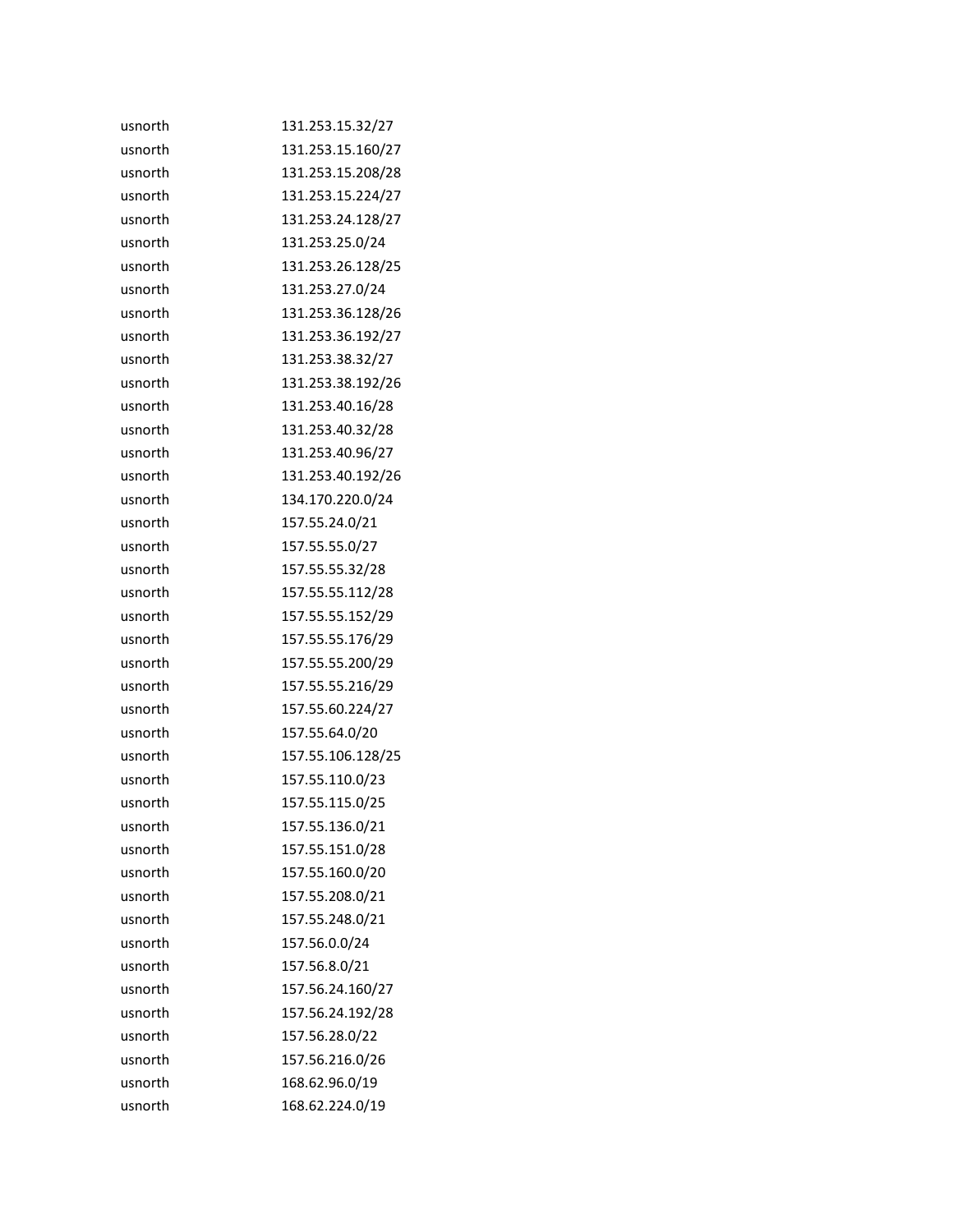| usnorth | 191.233.144.0/20  |
|---------|-------------------|
| usnorth | 191.233.160.0/19  |
| usnorth | 191.236.128.0/18  |
| usnorth | 199.30.17.0/24    |
| usnorth | 199.30.23.0/24    |
| usnorth | 207.46.193.192/28 |
| usnorth | 207.46.193.224/27 |
| usnorth | 207.46.198.128/25 |
| usnorth | 207.46.200.96/27  |
| usnorth | 207.46.200.176/28 |
| usnorth | 207.46.202.128/28 |
| usnorth | 207.46.205.0/24   |
| usnorth | 207.68.174.24/29  |
| usnorth | 207.68.174.40/29  |
| usnorth | 207.68.174.112/28 |
| usnorth | 207.68.174.184/29 |
| ussouth | 13.65.0.0/16      |
| ussouth | 13.66.0.0/17      |
| ussouth | 13.73.240.0/20    |
| ussouth | 13.84.0.0/15      |
| ussouth | 13.104.144.64/27  |
| ussouth | 20.38.104.0/23    |
| ussouth | 20.45.0.0/18      |
| ussouth | 20.45.120.0/21    |
| ussouth | 20.47.0.0/24      |
| ussouth | 20.150.20.128/25  |
| ussouth | 20.188.64.0/19    |
| ussouth | 20.189.0.0/18     |
| ussouth | 20.190.128.0/24   |
| ussouth | 23.98.128.0/17    |
| ussouth | 23.100.120.0/21   |
| ussouth | 23.101.176.0/20   |
| ussouth | 23.102.128.0/18   |
| ussouth | 40.74.160.0/19    |
| ussouth | 40.74.192.0/18    |
| ussouth | 40.77.130.192/26  |
| ussouth | 40.77.131.0/25    |
| ussouth | 40.77.131.128/26  |
| ussouth | 40.77.172.0/24    |
| ussouth | 40.77.175.224/28  |
| ussouth | 40.77.199.0/25    |
| ussouth | 40.77.225.0/24    |
| ussouth | 40.78.214.0/24    |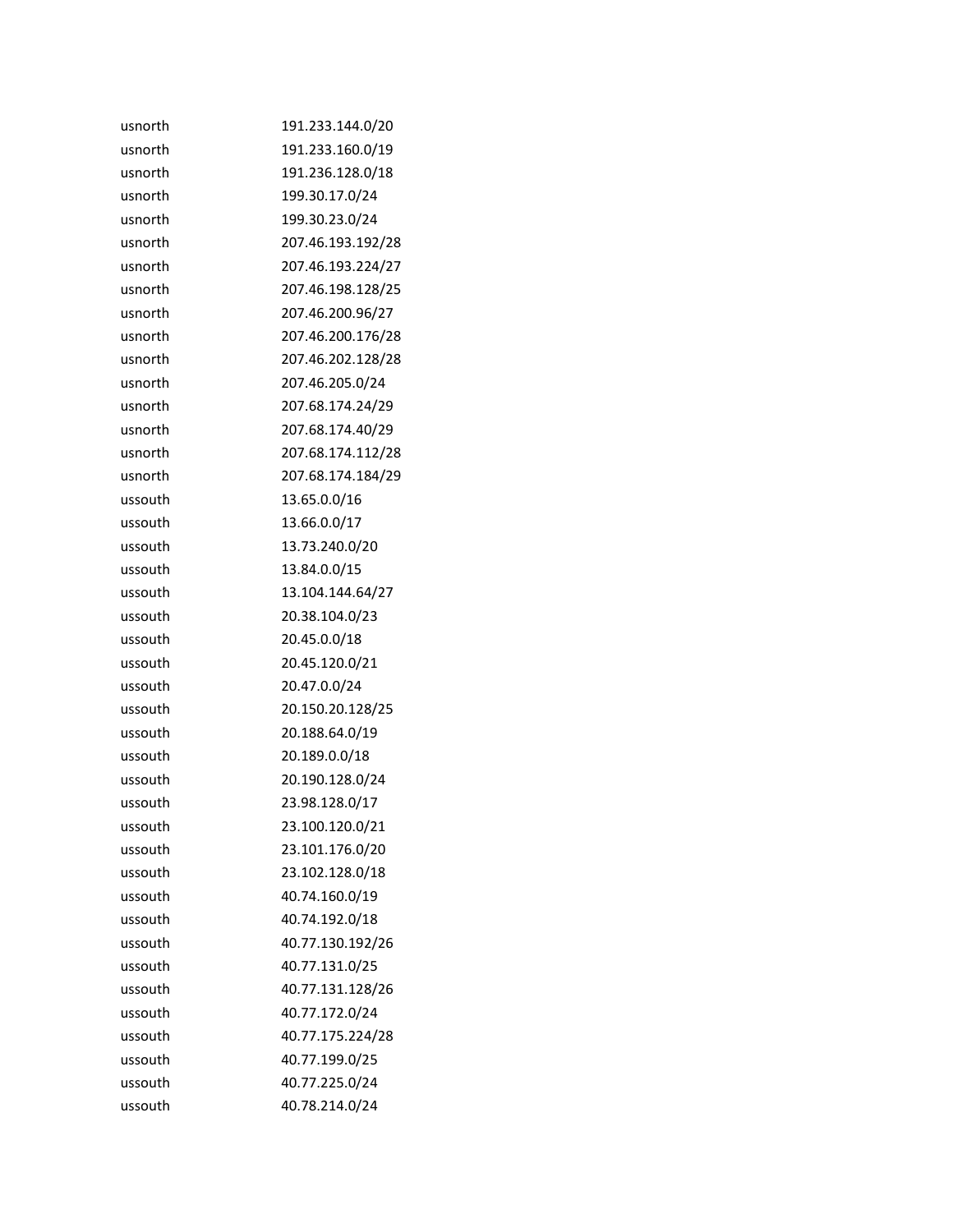| ussouth | 40.80.192.0/19   |
|---------|------------------|
| ussouth | 40.82.40.0/22    |
| ussouth | 40.84.128.0/17   |
| ussouth | 40.86.128.0/19   |
| ussouth | 40.87.176.0/25   |
| ussouth | 40.87.176.128/27 |
| ussouth | 40.87.176.160/29 |
| ussouth | 40.87.176.174/31 |
| ussouth | 40.87.176.184/31 |
| ussouth | 40.87.176.192/28 |
| ussouth | 40.90.16.128/27  |
| ussouth | 40.90.18.64/26   |
| ussouth | 40.90.27.64/26   |
| ussouth | 40.90.27.128/26  |
| ussouth | 40.90.28.64/26   |
| ussouth | 40.90.28.128/26  |
| ussouth | 40.90.30.160/27  |
| ussouth | 40.90.128.224/28 |
| ussouth | 40.90.133.96/27  |
| ussouth | 40.90.135.128/25 |
| ussouth | 40.90.136.160/28 |
| ussouth | 40.90.141.192/27 |
| ussouth | 40.90.145.96/27  |
| ussouth | 40.90.145.160/27 |
| ussouth | 40.90.148.0/26   |
| ussouth | 40.90.152.160/27 |
| ussouth | 40.90.155.0/26   |
| ussouth | 40.91.16.0/22    |
| ussouth | 40.119.0.0/18    |
| ussouth | 40.124.0.0/16    |
| ussouth | 40.126.0.0/24    |
| ussouth | 52.108.248.0/21  |
| ussouth | 52.109.20.0/22   |
| ussouth | 52.114.144.0/22  |
| ussouth | 52.125.137.0/24  |
| ussouth | 52.141.64.0/18   |
| ussouth | 52.152.0.0/17    |
| ussouth | 52.153.64.0/18   |
| ussouth | 52.153.192.0/18  |
| ussouth | 52.171.0.0/16    |
| ussouth | 52.183.192.0/18  |
| ussouth | 52.185.192.0/18  |
| ussouth | 52.189.128.0/18  |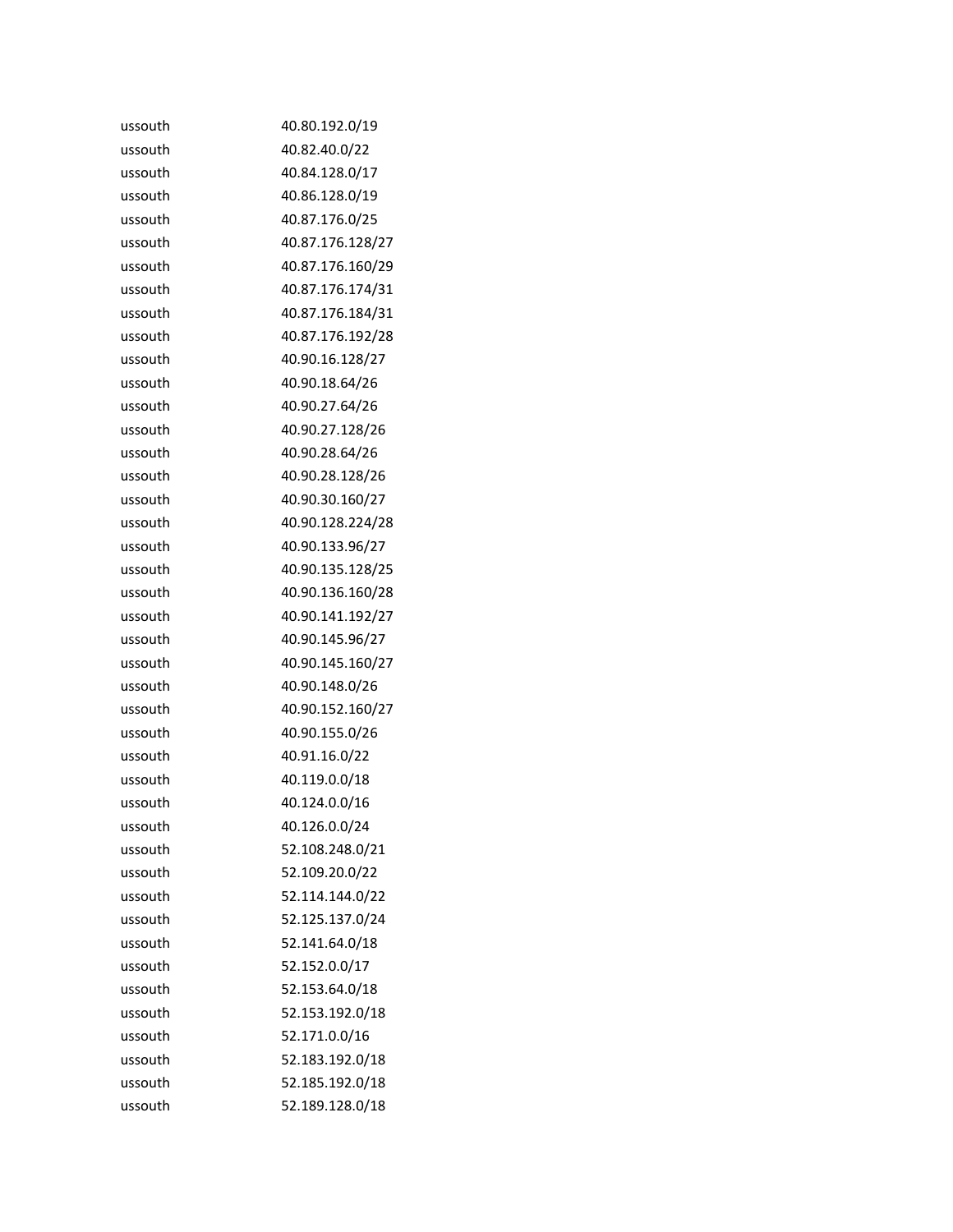| ussouth | 52.232.159.0/24   |
|---------|-------------------|
| ussouth | 52.239.158.0/23   |
| ussouth | 52.239.178.0/23   |
| ussouth | 52.239.180.0/22   |
| ussouth | 52.239.199.0/24   |
| ussouth | 52.239.200.0/23   |
| ussouth | 52.239.203.0/24   |
| ussouth | 52.239.204.0/24   |
| ussouth | 52.239.208.0/23   |
| ussouth | 52.245.24.0/22    |
| ussouth | 52.248.0.0/17     |
| ussouth | 52.249.0.0/18     |
| ussouth | 52.253.0.0/18     |
| ussouth | 52.253.179.0/24   |
| ussouth | 52.253.180.0/24   |
| ussouth | 52.255.64.0/18    |
| ussouth | 65.52.32.0/21     |
| ussouth | 65.54.55.160/27   |
| ussouth | 65.54.55.224/27   |
| ussouth | 70.37.48.0/20     |
| ussouth | 70.37.64.0/18     |
| ussouth | 70.37.160.0/21    |
| ussouth | 104.44.89.0/27    |
| ussouth | 104.44.89.64/27   |
| ussouth | 104.44.92.64/27   |
| ussouth | 104.44.94.160/27  |
| ussouth | 104.44.128.0/18   |
| ussouth | 104.47.208.0/23   |
| ussouth | 104.210.128.0/19  |
| ussouth | 104.210.176.0/20  |
| ussouth | 104.210.192.0/19  |
| ussouth | 104.214.0.0/17    |
| ussouth | 104.215.64.0/18   |
| ussouth | 131.253.40.64/28  |
| ussouth | 157.55.51.224/28  |
| ussouth | 157.55.80.0/21    |
| ussouth | 157.55.103.32/27  |
| ussouth | 157.55.153.224/28 |
| ussouth | 157.55.176.0/20   |
| ussouth | 157.55.192.0/21   |
| ussouth | 157.55.200.0/22   |
| ussouth | 157.55.204.0/27   |
| ussouth | 157.55.204.32/28  |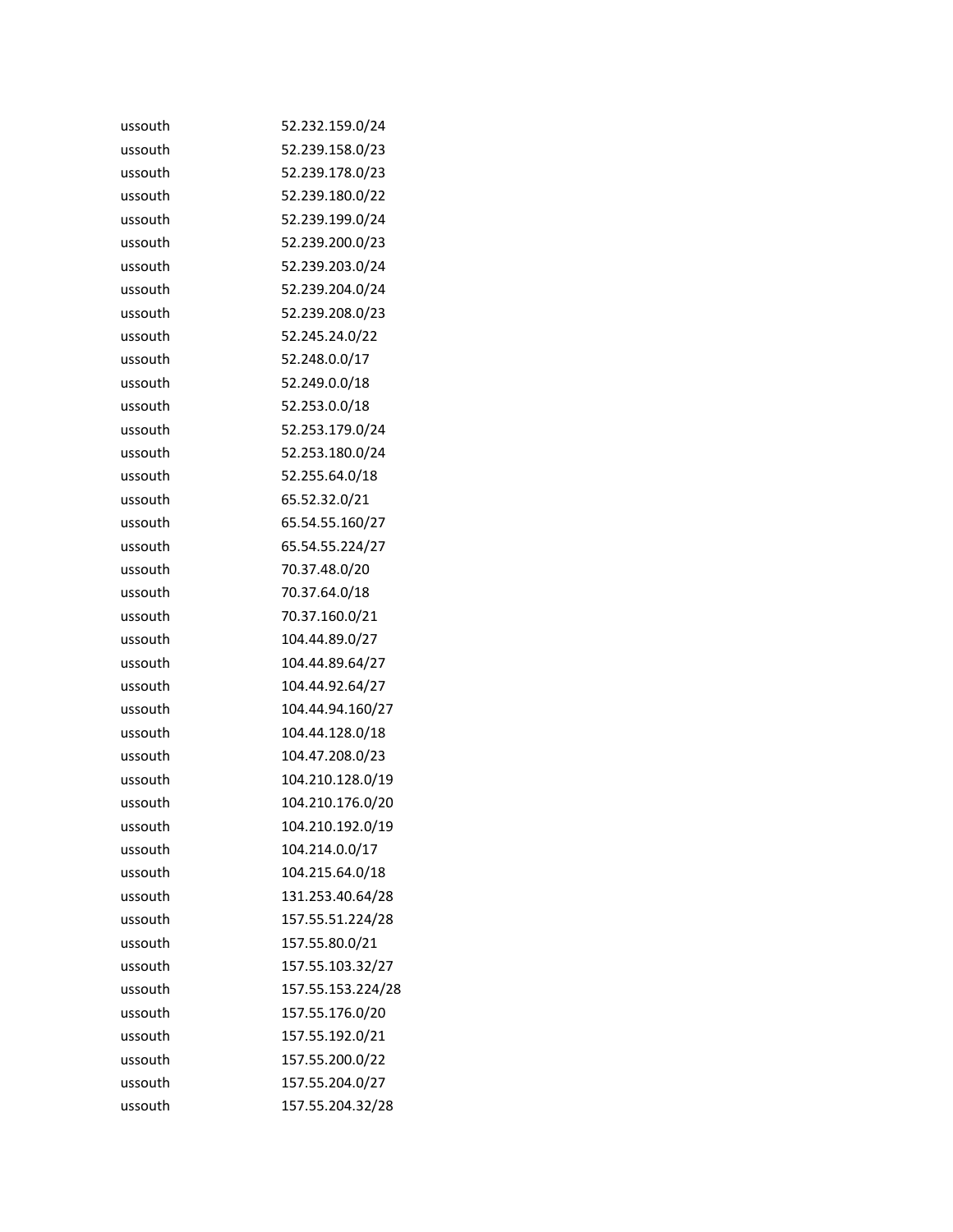| ussouth       | 168.62.128.0/19  |
|---------------|------------------|
| ussouth       | 191.238.136.0/21 |
| ussouth       | 191.238.144.0/20 |
| ussouth       | 191.238.160.0/19 |
| ussouth       | 191.238.224.0/19 |
| uswestcentral | 13.71.192.0/18   |
| uswestcentral | 13.77.192.0/19   |
| uswestcentral | 13.78.128.0/17   |
| uswestcentral | 13.104.145.64/26 |
| uswestcentral | 20.47.104.0/24   |
| uswestcentral | 20.190.136.0/24  |
| uswestcentral | 40.77.128.0/25   |
| uswestcentral | 40.77.131.192/27 |
| uswestcentral | 40.77.131.240/28 |
| uswestcentral | 40.77.135.0/24   |
| uswestcentral | 40.77.166.0/25   |
| uswestcentral | 40.77.166.128/28 |
| uswestcentral | 40.77.173.0/24   |
| uswestcentral | 40.77.175.32/27  |
| uswestcentral | 40.77.182.160/27 |
| uswestcentral | 40.77.185.0/25   |
| uswestcentral | 40.77.224.16/28  |
| uswestcentral | 40.77.224.64/27  |
| uswestcentral | 40.77.227.0/24   |
| uswestcentral | 40.77.232.0/25   |
| uswestcentral | 40.77.235.0/24   |
| uswestcentral | 40.77.236.96/27  |
| uswestcentral | 40.77.246.0/24   |
| uswestcentral | 40.78.218.0/24   |
| uswestcentral | 40.90.131.0/27   |
| uswestcentral | 40.90.138.192/28 |
| uswestcentral | 40.90.139.0/27   |
| uswestcentral | 40.90.143.96/27  |
| uswestcentral | 40.90.151.0/26   |
| uswestcentral | 40.90.151.128/28 |
| uswestcentral | 40.90.152.0/25   |
| uswestcentral | 40.126.8.0/24    |
| uswestcentral | 52.109.136.0/22  |
| uswestcentral | 52.136.4.0/22    |
| uswestcentral | 52.143.214.0/24  |
| uswestcentral | 52.148.0.0/18    |
| uswestcentral | 52.150.128.0/17  |
| uswestcentral | 52.153.128.0/18  |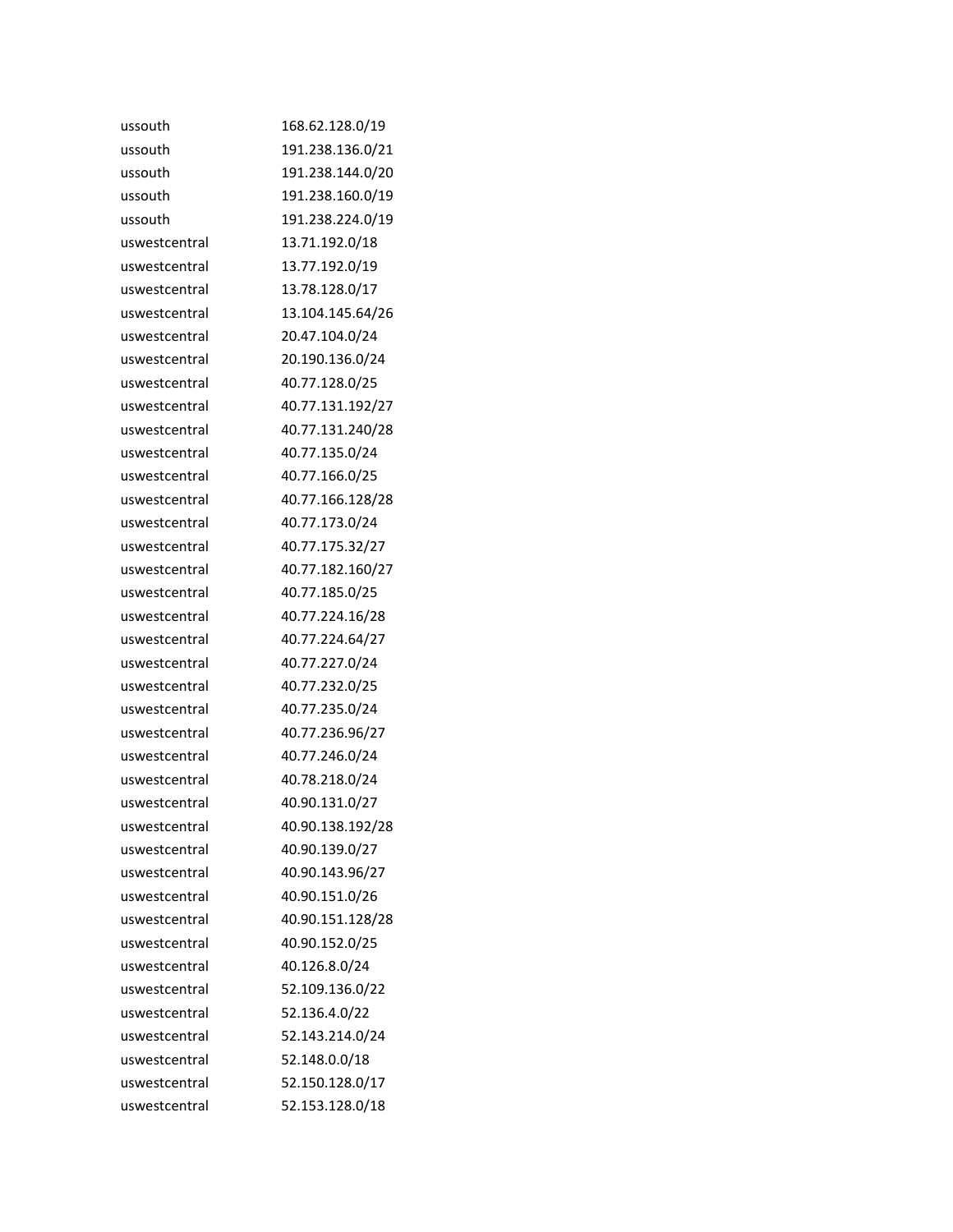| uswestcentral | 52.159.0.0/18     |
|---------------|-------------------|
| uswestcentral | 52.161.0.0/16     |
| uswestcentral | 52.239.164.0/25   |
| uswestcentral | 52.239.167.0/24   |
| uswestcentral | 52.239.244.0/23   |
| uswestcentral | 52.245.60.0/22    |
| uswestcentral | 52.253.128.0/20   |
| uswestcentral | 64.4.8.0/24       |
| uswestcentral | 64.4.54.0/24      |
| uswestcentral | 65.55.209.192/26  |
| uswestcentral | 104.44.89.96/27   |
| uswestcentral | 104.47.224.0/20   |
| uswestcentral | 131.253.24.160/27 |
| uswestcentral | 131.253.40.160/28 |
| uswestcentral | 157.55.12.128/26  |
| uswestcentral | 157.55.103.128/25 |
| uswestcentral | 207.68.174.48/29  |
| uswest2       | 13.66.128.0/17    |
| uswest2       | 13.77.128.0/18    |
| uswest2       | 13.104.145.0/26   |
| uswest2       | 20.36.0.0/19      |
| uswest2       | 20.38.99.0/24     |
| uswest2       | 20.42.128.0/18    |
| uswest2       | 20.187.0.0/18     |
| uswest2       | 20.190.0.0/18     |
| uswest2       | 20.190.133.0/24   |
| uswest2       | 20.191.64.0/18    |
| uswest2       | 20.191.160.0/19   |
| uswest2       | 23.98.47.0/24     |
| uswest2       | 23.102.192.0/21   |
| uswest2       | 23.102.203.0/24   |
| uswest2       | 23.103.64.32/27   |
| uswest2       | 23.103.64.64/27   |
| uswest2       | 23.103.66.0/23    |
| uswest2       | 40.65.64.0/18     |
| uswest2       | 40.77.136.0/28    |
| uswest2       | 40.77.136.64/28   |
| uswest2       | 40.77.160.0/27    |
| uswest2       | 40.77.164.0/24    |
| uswest2       | 40.77.166.144/32  |
| uswest2       | 40.77.169.0/24    |
| uswest2       | 40.77.171.0/24    |
| uswest2       | 40.77.175.64/27   |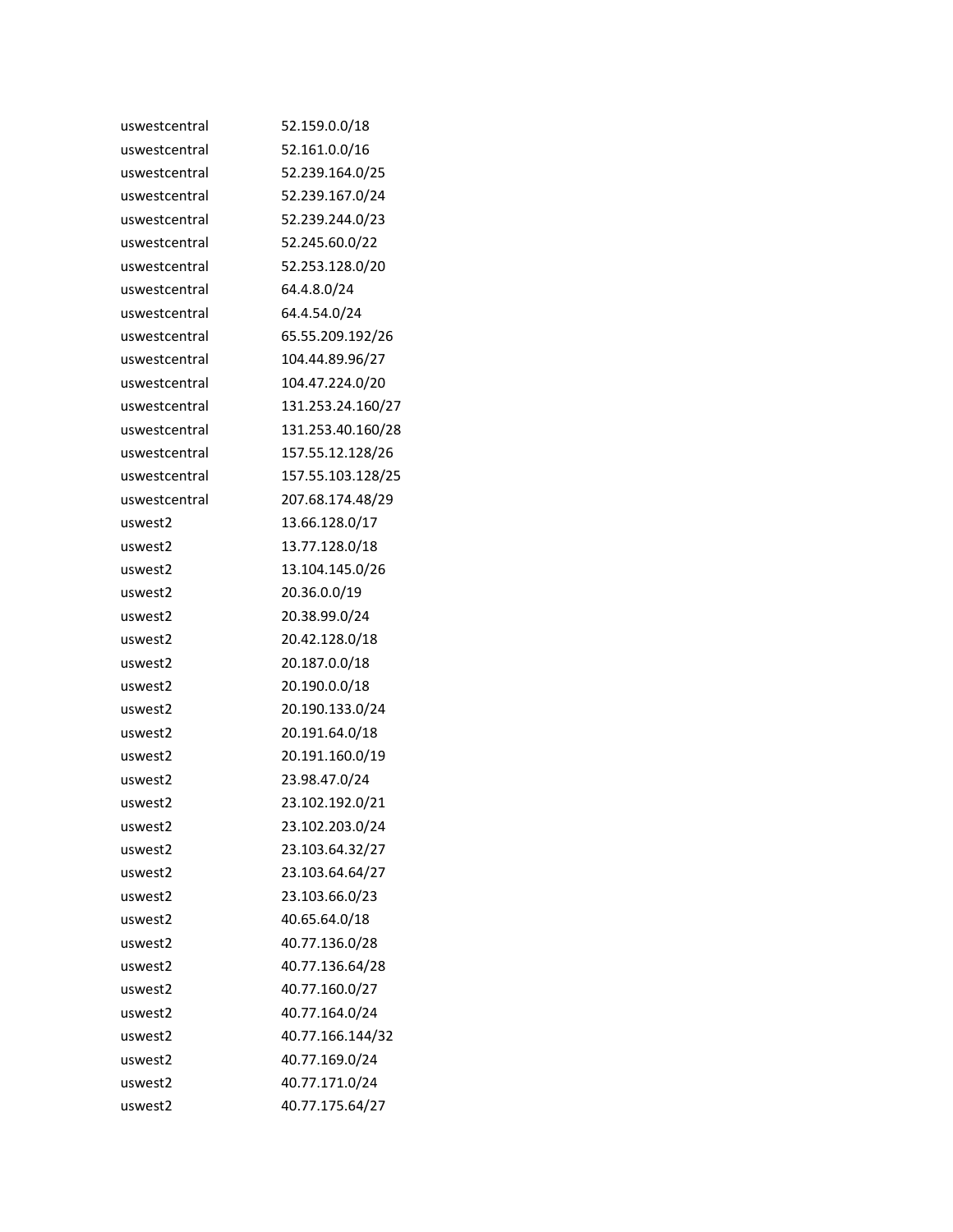| uswest2 | 40.77.180.0/23   |
|---------|------------------|
| uswest2 | 40.77.182.64/27  |
| uswest2 | 40.77.185.128/25 |
| uswest2 | 40.77.186.0/26   |
| uswest2 | 40.77.186.128/25 |
| uswest2 | 40.77.187.0/24   |
| uswest2 | 40.77.198.128/25 |
| uswest2 | 40.77.199.128/26 |
| uswest2 | 40.77.200.0/25   |
| uswest2 | 40.77.224.96/27  |
| uswest2 | 40.77.230.0/24   |
| uswest2 | 40.77.232.128/25 |
| uswest2 | 40.77.234.224/27 |
| uswest2 | 40.77.236.64/29  |
| uswest2 | 40.77.236.128/27 |
| uswest2 | 40.77.240.128/25 |
| uswest2 | 40.77.241.0/24   |
| uswest2 | 40.77.242.0/23   |
| uswest2 | 40.77.244.0/24   |
| uswest2 | 40.77.247.0/24   |
| uswest2 | 40.77.249.0/24   |
| uswest2 | 40.77.250.0/24   |
| uswest2 | 40.77.254.128/25 |
| uswest2 | 40.78.208.32/30  |
| uswest2 | 40.78.217.0/24   |
| uswest2 | 40.78.240.0/20   |
| uswest2 | 40.80.160.0/24   |
| uswest2 | 40.82.36.0/22    |
| uswest2 | 40.87.232.0/21   |
| uswest2 | 40.90.16.192/26  |
| uswest2 | 40.90.131.32/27  |
| uswest2 | 40.90.132.48/28  |
| uswest2 | 40.90.136.224/27 |
| uswest2 | 40.90.138.208/28 |
| uswest2 | 40.90.139.32/27  |
| uswest2 | 40.90.146.32/27  |
| uswest2 | 40.90.148.192/27 |
| uswest2 | 40.90.153.0/26   |
| uswest2 | 40.90.192.0/19   |
| uswest2 | 40.91.0.0/22     |
| uswest2 | 40.91.64.0/18    |
| uswest2 | 40.91.128.0/18   |
| uswest2 | 40.125.64.0/18   |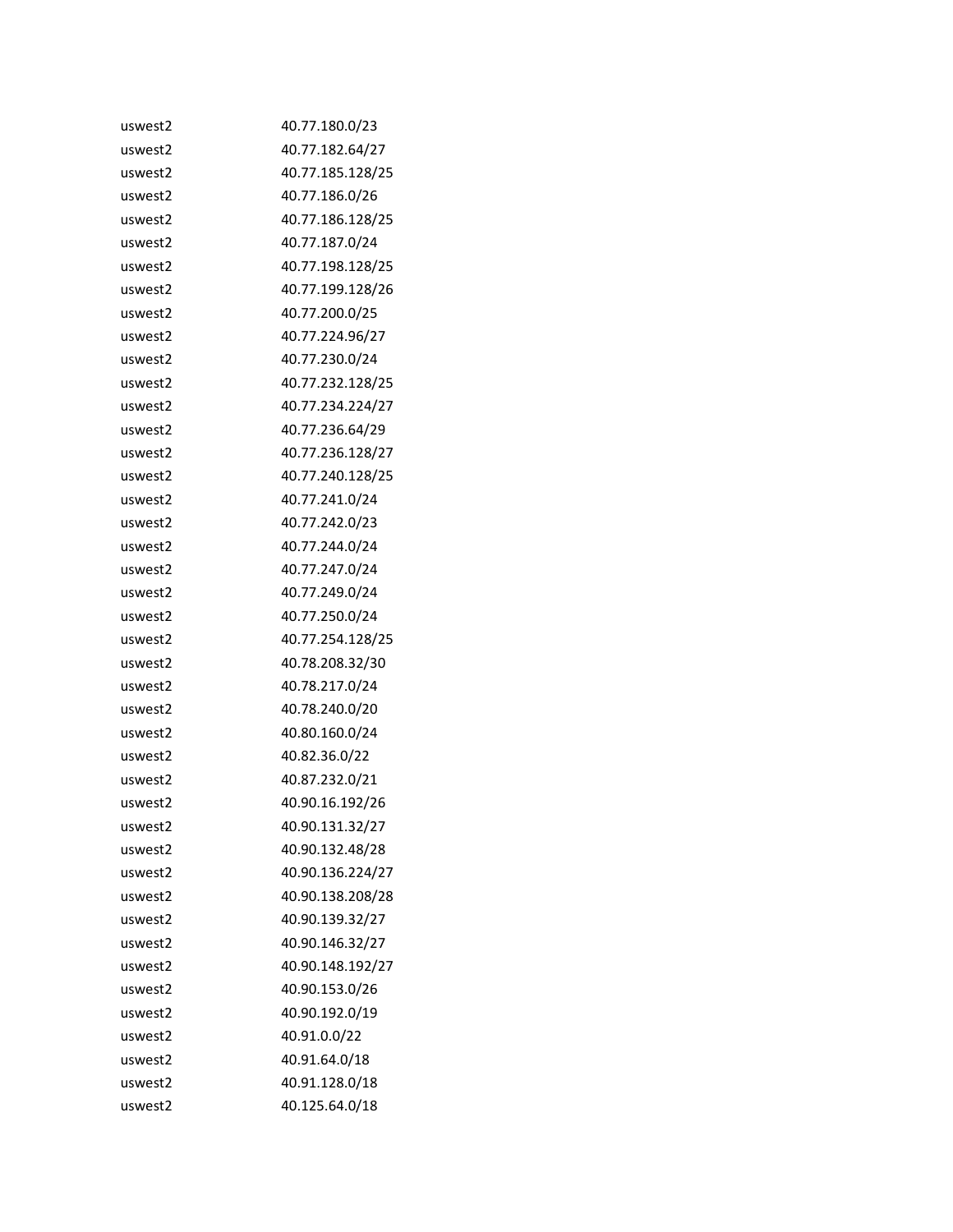| uswest2 | 40.126.5.0/24     |
|---------|-------------------|
| uswest2 | 51.141.160.0/19   |
| uswest2 | 51.143.0.0/17     |
| uswest2 | 52.96.11.0/24     |
| uswest2 | 52.108.72.0/24    |
| uswest2 | 52.109.24.0/22    |
| uswest2 | 52.112.105.0/24   |
| uswest2 | 52.112.109.0/24   |
| uswest2 | 52.114.148.0/22   |
| uswest2 | 52.136.0.0/22     |
| uswest2 | 52.137.64.0/18    |
| uswest2 | 52.143.64.0/18    |
| uswest2 | 52.143.197.0/24   |
| uswest2 | 52.143.211.0/24   |
| uswest2 | 52.148.128.0/18   |
| uswest2 | 52.149.0.0/18     |
| uswest2 | 52.151.0.0/18     |
| uswest2 | 52.156.64.0/18    |
| uswest2 | 52.156.128.0/19   |
| uswest2 | 52.158.224.0/19   |
| uswest2 | 52.175.192.0/18   |
| uswest2 | 52.183.0.0/17     |
| uswest2 | 52.191.128.0/18   |
| uswest2 | 52.229.0.0/18     |
| uswest2 | 52.232.152.0/24   |
| uswest2 | 52.233.64.0/18    |
| uswest2 | 52.235.64.0/18    |
| uswest2 | 52.239.148.128/25 |
| uswest2 | 52.239.176.128/25 |
| uswest2 | 52.239.193.0/24   |
| uswest2 | 52.239.210.0/23   |
| uswest2 | 52.239.236.0/23   |
| uswest2 | 52.245.52.0/22    |
| uswest2 | 52.246.192.0/18   |
| uswest2 | 52.247.192.0/18   |
| uswest2 | 52.250.0.0/17     |
| uswest2 | 65.52.111.0/24    |
| uswest2 | 65.54.247.128/25  |
| uswest2 | 65.55.2.0/24      |
| uswest2 | 65.55.32.128/28   |
| uswest2 | 65.55.32.192/27   |
| uswest2 | 65.55.32.224/28   |
| uswest2 | 65.55.33.176/28   |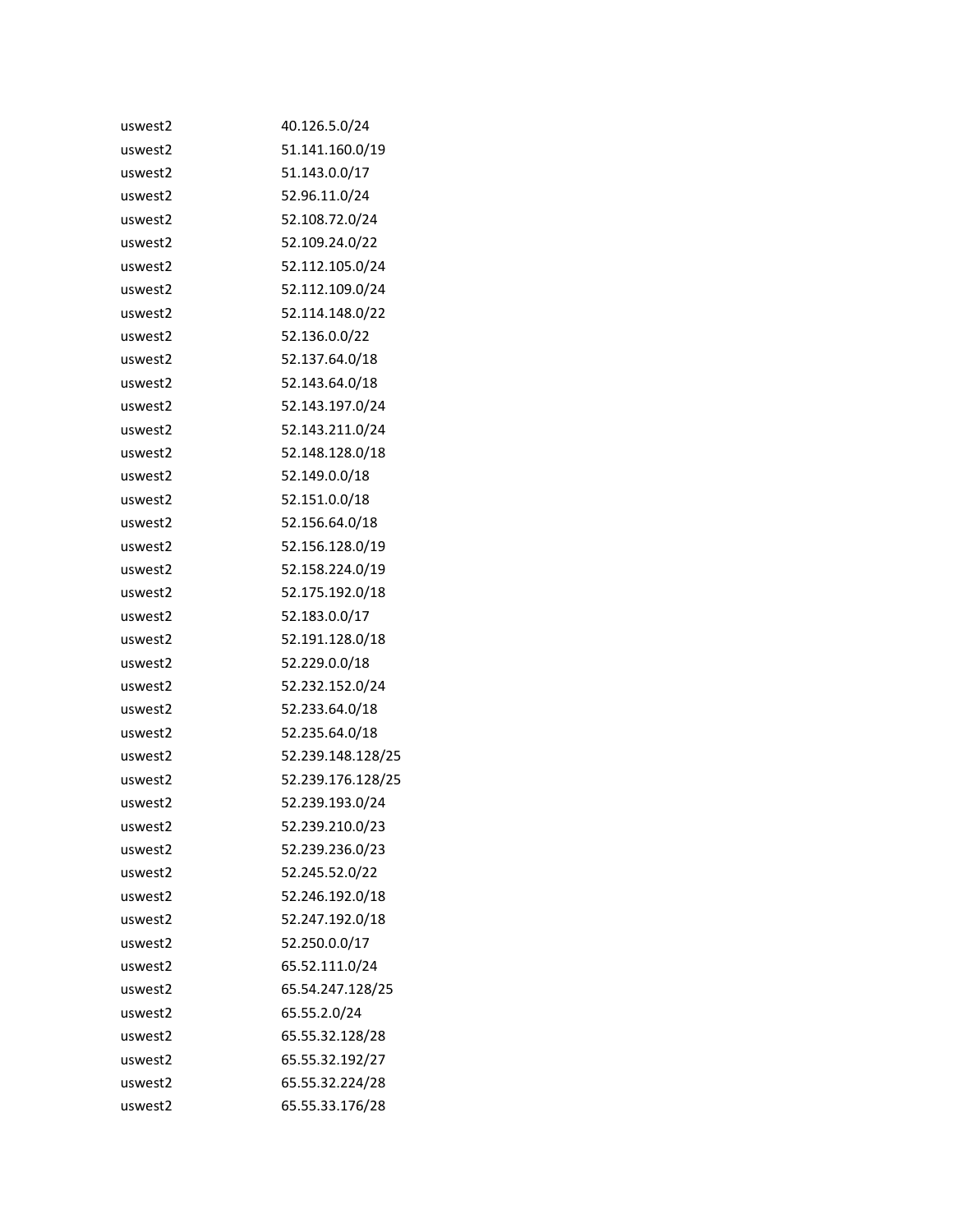| uswest2 | 65.55.33.192/28   |
|---------|-------------------|
| uswest2 | 65.55.35.192/27   |
| uswest2 | 65.55.44.8/29     |
| uswest2 | 65.55.44.112/28   |
| uswest2 | 65.55.51.0/24     |
| uswest2 | 65.55.60.128/27   |
| uswest2 | 65.55.105.128/26  |
| uswest2 | 65.55.106.192/28  |
| uswest2 | 65.55.106.240/28  |
| uswest2 | 65.55.107.0/27    |
| uswest2 | 65.55.107.32/28   |
| uswest2 | 65.55.107.96/27   |
| uswest2 | 65.55.107.128/25  |
| uswest2 | 65.55.110.0/24    |
| uswest2 | 65.55.120.0/24    |
| uswest2 | 65.55.189.128/25  |
| uswest2 | 65.55.207.0/24    |
| uswest2 | 65.55.209.0/25    |
| uswest2 | 65.55.210.0/24    |
| uswest2 | 65.55.211.64/26   |
| uswest2 | 65.55.212.32/27   |
| uswest2 | 65.55.213.32/27   |
| uswest2 | 65.55.213.192/26  |
| uswest2 | 65.55.215.0/24    |
| uswest2 | 65.55.219.64/26   |
| uswest2 | 65.55.250.0/24    |
| uswest2 | 65.55.252.0/24    |
| uswest2 | 70.37.0.0/21      |
| uswest2 | 70.37.8.0/22      |
| uswest2 | 70.37.16.0/20     |
| uswest2 | 70.37.32.0/20     |
| uswest2 | 104.44.89.128/27  |
| uswest2 | 104.44.89.192/27  |
| uswest2 | 104.44.95.0/28    |
| uswest2 | 131.253.12.8/29   |
| uswest2 | 131.253.12.36/30  |
| uswest2 | 131.253.12.56/29  |
| uswest2 | 131.253.12.64/29  |
| uswest2 | 131.253.12.160/28 |
| uswest2 | 131.253.12.228/30 |
| uswest2 | 131.253.13.24/29  |
| uswest2 | 131.253.13.88/30  |
| uswest2 | 131.253.13.112/28 |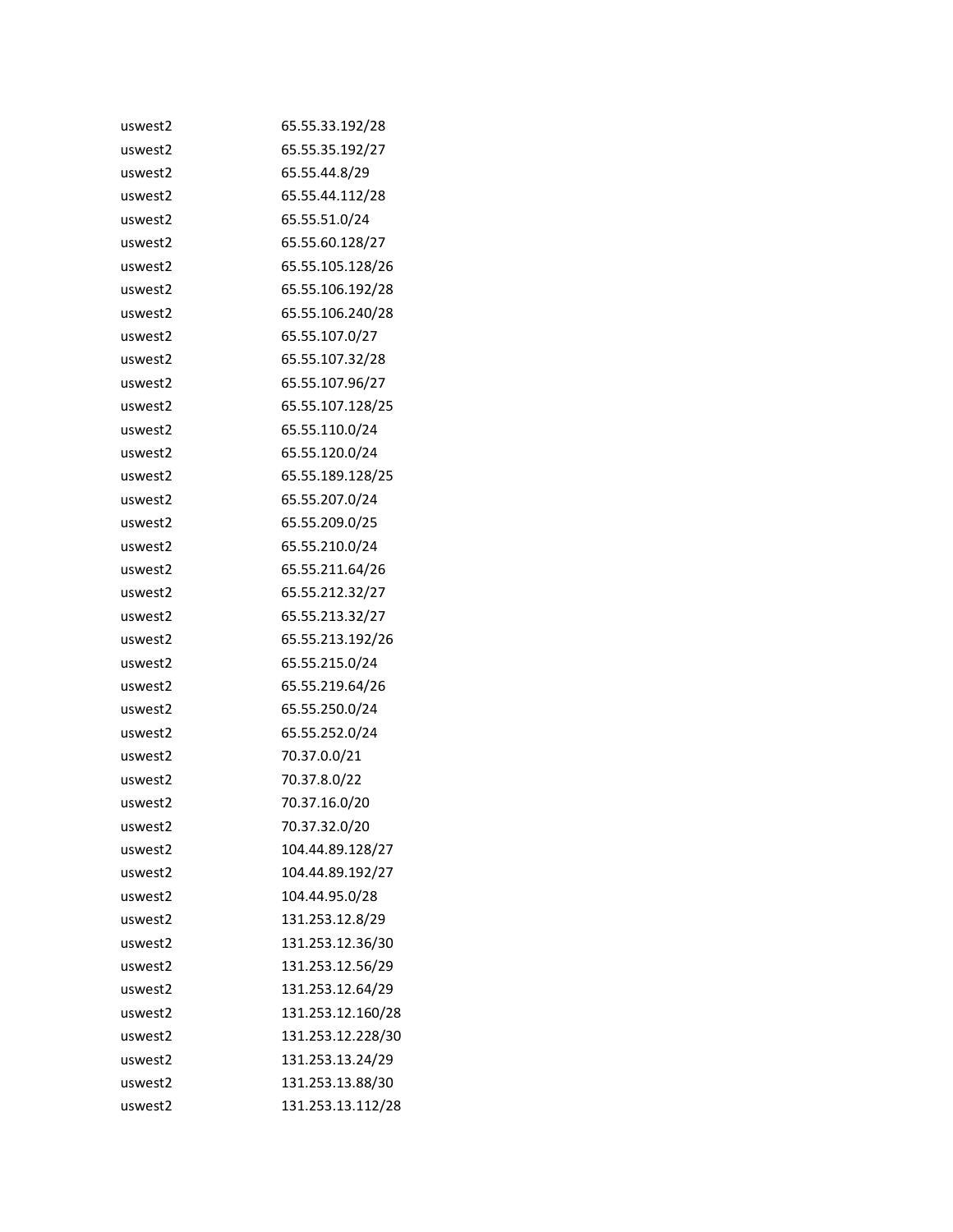| uswest2 | 131.253.13.128/25 |
|---------|-------------------|
| uswest2 | 131.253.14.4/30   |
| uswest2 | 131.253.14.8/31   |
| uswest2 | 131.253.14.72/29  |
| uswest2 | 131.253.14.80/28  |
| uswest2 | 131.253.14.96/27  |
| uswest2 | 131.253.14.128/27 |
| uswest2 | 131.253.14.192/29 |
| uswest2 | 131.253.15.128/28 |
| uswest2 | 131.253.15.192/28 |
| uswest2 | 131.253.24.16/28  |
| uswest2 | 131.253.24.32/27  |
| uswest2 | 131.253.24.64/26  |
| uswest2 | 131.253.26.0/25   |
| uswest2 | 131.253.34.128/26 |
| uswest2 | 131.253.35.0/25   |
| uswest2 | 131.253.35.128/26 |
| uswest2 | 131.253.38.64/27  |
| uswest2 | 131.253.38.96/29  |
| uswest2 | 131.253.40.48/29  |
| uswest2 | 131.253.40.128/27 |
| uswest2 | 131.253.41.0/24   |
| uswest2 | 134.170.222.0/23  |
| uswest2 | 137.116.176.0/21  |
| uswest2 | 157.55.2.128/26   |
| uswest2 | 157.55.12.64/26   |
| uswest2 | 157.55.13.64/26   |
| uswest2 | 157.55.39.0/24    |
| uswest2 | 157.55.55.128/29  |
| uswest2 | 157.55.55.184/29  |
| uswest2 | 157.55.55.228/30  |
| uswest2 | 157.55.55.232/29  |
| uswest2 | 157.55.55.240/28  |
| uswest2 | 157.55.106.0/26   |
| uswest2 | 157.55.154.128/25 |
| uswest2 | 157.56.1.0/24     |
| uswest2 | 157.56.2.0/25     |
| uswest2 | 157.56.3.128/25   |
| uswest2 | 157.56.19.224/27  |
| uswest2 | 157.56.21.32/27   |
| uswest2 | 157.56.21.64/26   |
| uswest2 | 157.56.21.128/26  |
| uswest2 | 157.56.21.192/27  |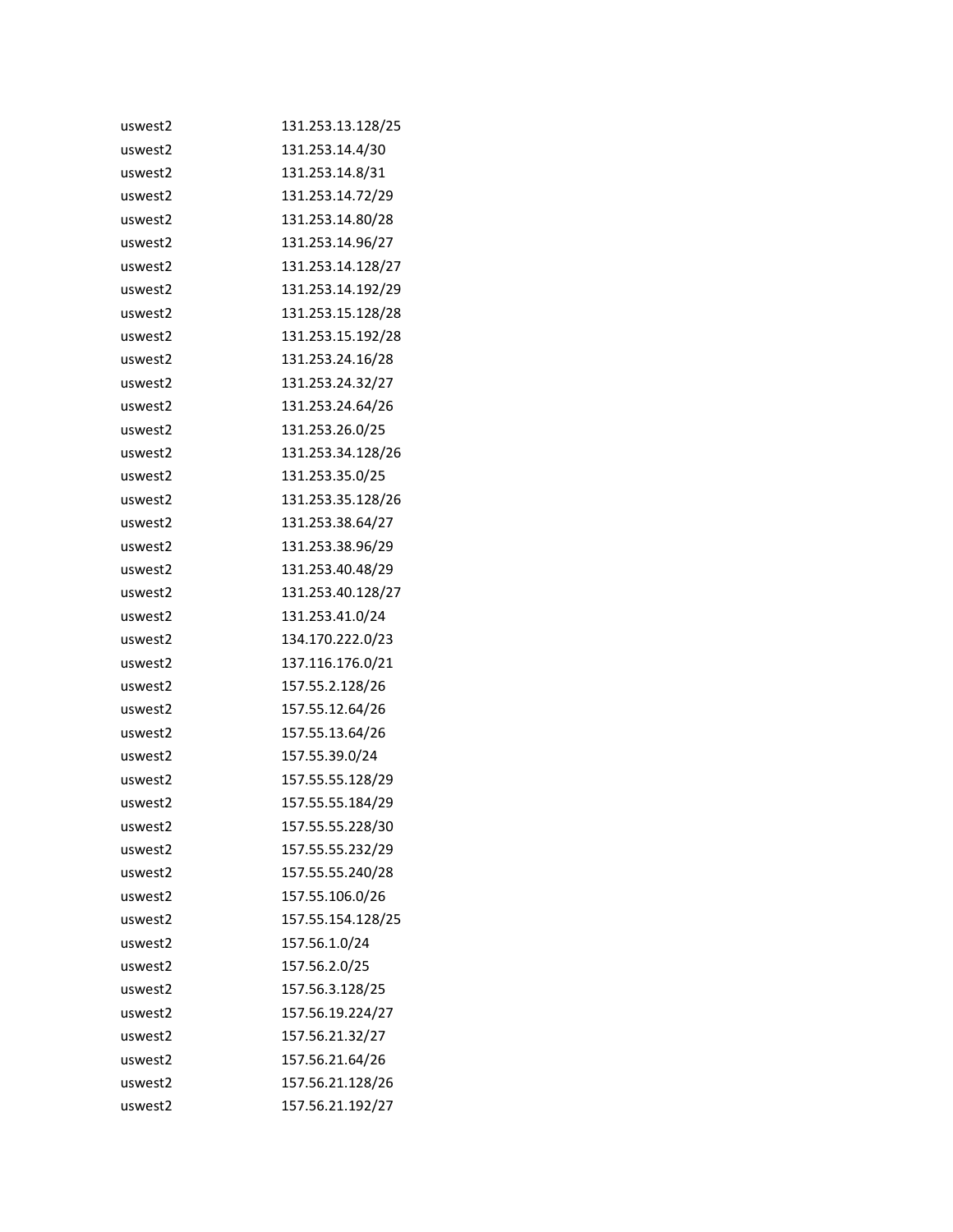| uswest2 | 157.56.80.0/25    |
|---------|-------------------|
| uswest2 | 168.62.64.0/19    |
| uswest2 | 191.232.137.0/24  |
| uswest2 | 191.237.224.0/21  |
| uswest2 | 191.237.244.0/22  |
| uswest2 | 191.239.196.0/24  |
| uswest2 | 191.239.197.0/28  |
| uswest2 | 199.30.24.0/23    |
| uswest2 | 199.30.27.0/25    |
| uswest2 | 199.30.27.144/28  |
| uswest2 | 199.30.27.160/27  |
| uswest2 | 199.30.27.192/26  |
| uswest2 | 199.30.31.0/24    |
| uswest2 | 207.46.13.0/24    |
| uswest2 | 207.68.174.0/29   |
| uswest2 | 207.68.174.56/29  |
| uswest2 | 207.68.174.64/29  |
| uswest2 | 207.68.174.96/28  |
| uswest2 | 207.68.174.168/29 |
| uswest2 | 207.68.174.176/29 |
| uswest2 | 207.68.174.192/28 |
| uswest2 | 209.240.212.0/23  |
| uswest  | 13.64.0.0/16      |
| uswest  | 13.73.32.0/19     |
| uswest  | 13.83.0.0/16      |
| uswest  | 13.86.128.0/17    |
| uswest  | 13.87.128.0/17    |
| uswest  | 13.88.0.0/17      |
| uswest  | 13.88.128.0/18    |
| uswest  | 13.88.192.0/23    |
| uswest  | 13.91.0.0/16      |
| uswest  | 13.93.128.0/17    |
| uswest  | 13.104.144.192/27 |
| uswest  | 20.43.192.0/18    |
| uswest  | 20.150.34.0/23    |
| uswest  | 20.184.128.0/17   |
| uswest  | 20.187.128.0/17   |
| uswest  | 20.189.128.0/18   |
| uswest  | 20.190.132.0/24   |
| uswest  | 23.99.0.0/18      |
| uswest  | 23.99.64.0/19     |
| uswest  | 23.100.32.0/20    |
| uswest  | 23.101.192.0/20   |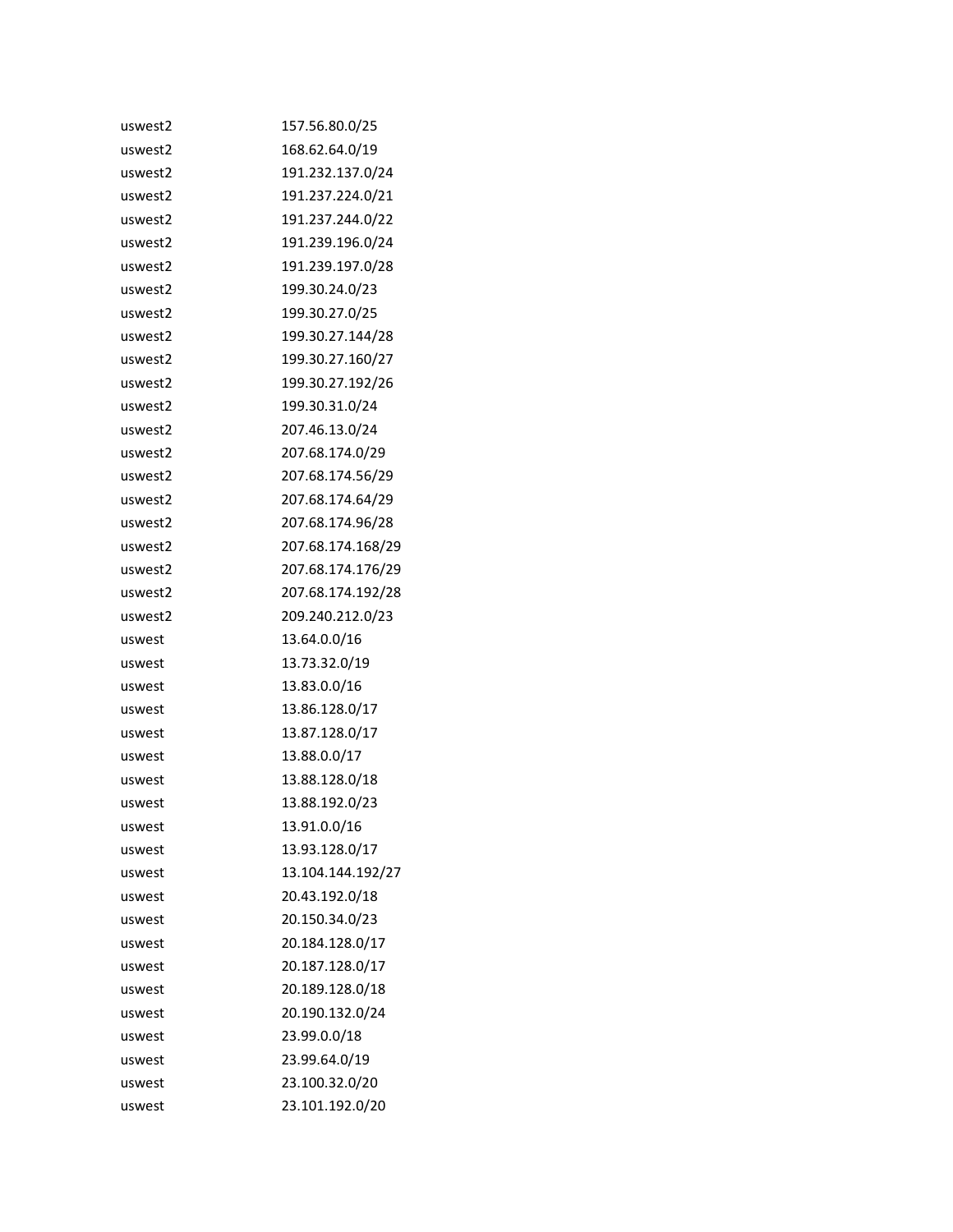| uswest | 40.65.0.0/18     |
|--------|------------------|
| uswest | 40.75.128.0/17   |
| uswest | 40.78.0.0/17     |
| uswest | 40.78.216.0/24   |
| uswest | 40.80.152.0/21   |
| uswest | 40.81.0.0/20     |
| uswest | 40.82.124.0/22   |
| uswest | 40.82.248.0/21   |
| uswest | 40.83.128.0/17   |
| uswest | 40.85.144.0/20   |
| uswest | 40.86.160.0/19   |
| uswest | 40.87.160.0/22   |
| uswest | 40.90.17.96/27   |
| uswest | 40.90.18.128/26  |
| uswest | 40.90.22.128/25  |
| uswest | 40.90.23.0/25    |
| uswest | 40.90.25.192/26  |
| uswest | 40.90.128.128/28 |
| uswest | 40.90.131.192/27 |
| uswest | 40.90.135.0/26   |
| uswest | 40.90.139.192/27 |
| uswest | 40.90.146.0/28   |
| uswest | 40.90.148.128/27 |
| uswest | 40.90.153.96/27  |
| uswest | 40.90.156.128/26 |
| uswest | 40.112.128.0/17  |
| uswest | 40.118.128.0/17  |
| uswest | 40.125.32.0/19   |
| uswest | 40.126.4.0/24    |
| uswest | 52.108.0.0/21    |
| uswest | 52.109.0.0/22    |
| uswest | 52.114.152.0/21  |
| uswest | 52.114.184.0/23  |
| uswest | 52.115.56.0/22   |
| uswest | 52.115.60.0/23   |
| uswest | 52.137.128.0/17  |
| uswest | 52.153.0.0/18    |
| uswest | 52.155.32.0/19   |
| uswest | 52.157.0.0/18    |
| uswest | 52.159.128.0/17  |
| uswest | 52.160.0.0/16    |
| uswest | 52.180.0.0/17    |
| uswest | 52.190.128.0/17  |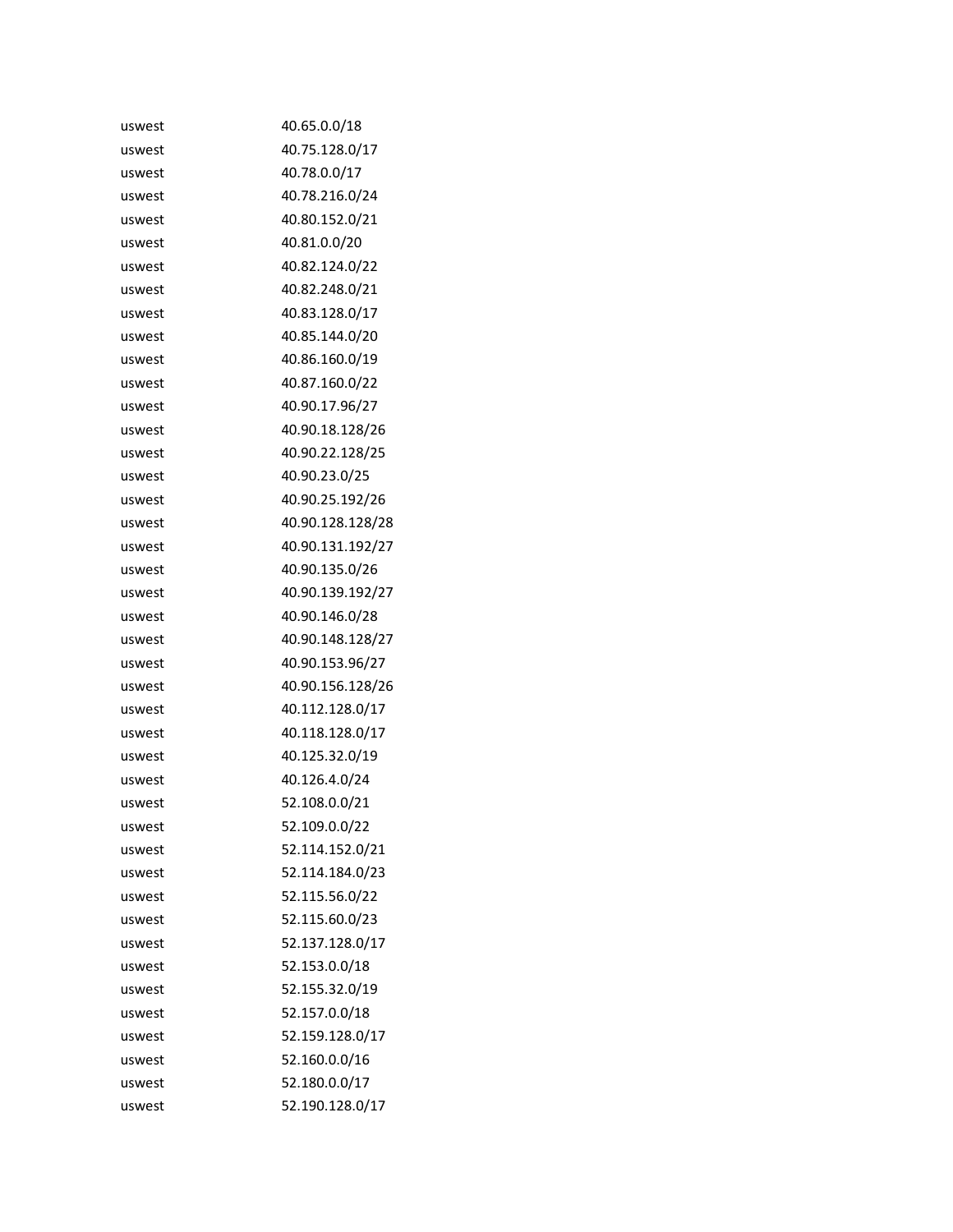| uswest | 52.225.0.0/17    |
|--------|------------------|
| uswest | 52.232.149.0/24  |
| uswest | 52.234.0.0/17    |
| uswest | 52.238.0.0/18    |
| uswest | 52.239.0.0/17    |
| uswest | 52.239.160.0/22  |
| uswest | 52.239.228.0/23  |
| uswest | 52.239.254.0/23  |
| uswest | 52.241.0.0/16    |
| uswest | 52.245.12.0/22   |
| uswest | 52.245.108.0/22  |
| uswest | 52.246.0.0/17    |
| uswest | 52.248.128.0/17  |
| uswest | 52.250.192.0/18  |
| uswest | 52.254.128.0/17  |
| uswest | 65.52.112.0/20   |
| uswest | 104.40.0.0/17    |
| uswest | 104.42.0.0/16    |
| uswest | 104.44.88.0/27   |
| uswest | 104.44.91.0/27   |
| uswest | 104.44.92.96/27  |
| uswest | 104.44.94.0/28   |
| uswest | 104.44.95.128/27 |
| uswest | 104.45.208.0/20  |
| uswest | 104.45.224.0/19  |
| uswest | 104.209.0.0/18   |
| uswest | 104.210.32.0/19  |
| uswest | 137.116.184.0/21 |
| uswest | 137.117.0.0/19   |
| uswest | 137.135.0.0/18   |
| uswest | 138.91.64.0/19   |
| uswest | 138.91.128.0/17  |
| uswest | 157.56.160.0/21  |
| uswest | 168.61.0.0/19    |
| uswest | 168.61.64.0/20   |
| uswest | 168.62.0.0/19    |
| uswest | 168.62.192.0/19  |
| uswest | 168.63.88.0/23   |
| uswest | 191.233.8.0/21   |
| uswest | 191.236.64.0/18  |
| uswest | 191.238.70.0/23  |
| uswest | 191.239.0.0/18   |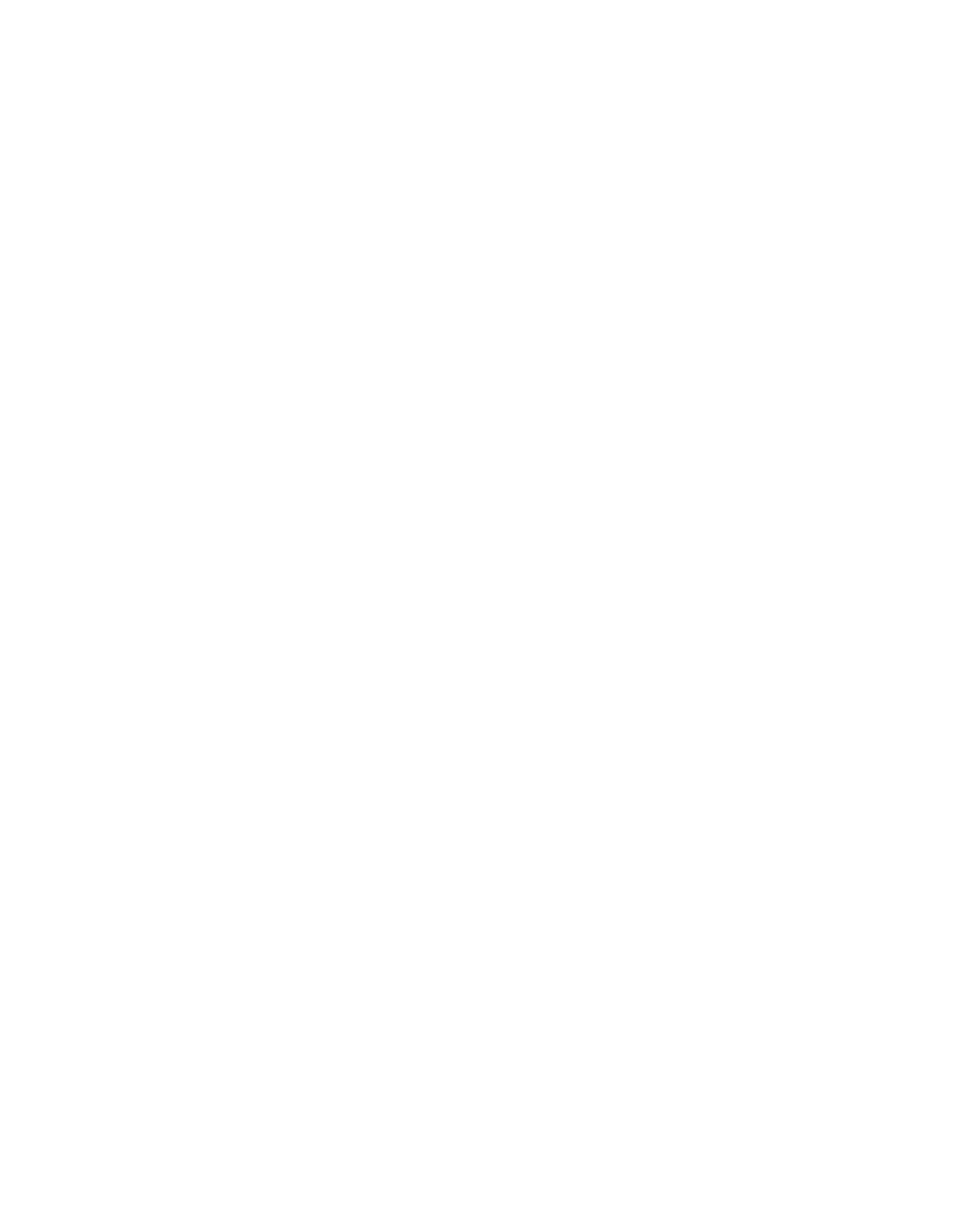#### Addendum B: Example Cisco firewall rule set

Below is an example of what the configuration process would look like on a Cisco Firewall

\*\*Note this is an example only, and is not meant to be a step by step configuration for your environment/device.

## **Firewall ACL Rule Order**



#### Sample of an existing firewall configuration (before any Phases have been implemented):

access-list inside\_out line 1 extended permit tcp object-group SPECIAL\_DEVICES any eq http access-list inside\_out line 2 extended deny ip object-group SuspiciousRanges any access-list inside out line 3 extended permit tcp object-group any WebServers object-group WebProtocols access-list inside\_out line 4 extended permit tcp object-group MailRelay object-group MailServer object-group MailProtocols

#### New Example Configuration with Internet Block (Phase 1):

## access-list inside\_out line 1 extended deny ip any any <---- This would be the new line added to TOP of config, ie. Line 1

access-list inside out line 2 extended permit tcp object-group SPECIAL DEVICES any eq http access-list inside\_out line 3 extended deny ip object-group SuspiciousRanges any access-list inside\_out line 4 extended permit tcp object-group any WebServers object-group WebProtocols access-list inside\_out line 5 extended permit tcp object-group MailRelay object-group MailServer object-group MailProtocols

New Example Configuration with Initial Services Allowed (Phase 2 – all new ACL's to be added above new line added during Phase 1):

access-list inside\_out line 1 extended permit tcp object-group [YourDNSServerIP] object-group [DNSServers] eq 53 <---- New line for DNS